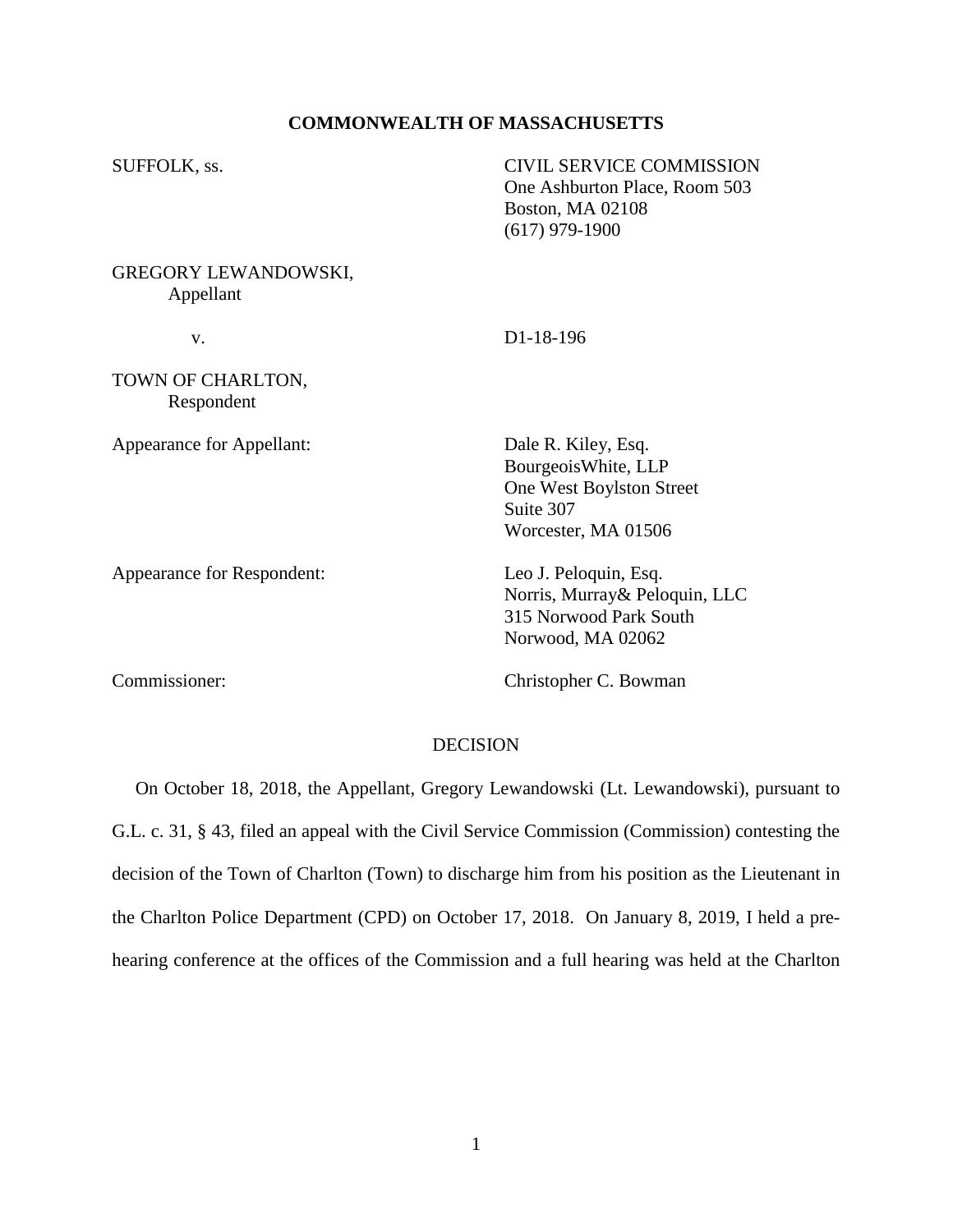Public Library on March 11, 12 and June 12, 2019.<sup>1</sup> When citing the hearing transcripts: I is March 11; II is March 12; III is June 12.

 The parties had the private hearing transcribed by a Certified Court Reporter and Notary Public and the transcript was filed with the Commission as the official record of the proceeding. The witnesses were sequestered with the exception of Lt. Lewandowski and, after he testified, Charlton Police Chief Graham Maxfield. Following the close of the hearing, proposed decisions were submitted by the parties on August 2, 2019.

## **FINDINGS OF FACT:**

 The Town submitted 74 separately numbered exhibits. (TE). The Appellant submitted Exhibits A-R. (AE). I left the record open for the Town to submit any written documentation prepared by Town Administrator Robin Craver regarding the proposed termination of the Appellant and the Town reported that there was none. Based upon the documents admitted into evidence and the testimony of the following witnesses:

## *Called by the Town:*

- Police Chief Graham Maxfield; ("GM" when citing testimony);
- MJ, Charlton Police Department (CPD) Administrative Assistant ("MJ");
- Retired CPD Chief James Pervier ("JP");
- Retired Interim CPD Chief Daniel Charette ("DC");
- Charlton Human Resources Director (HRD) Jessica Lewerenz ("JL");
- Former Charlton Assistant Treasurer/Accountant/Human Resources Director MR; ("MR");
- Charlton Town Administrator Robin Craver ("RC").

## *Called by the Appellant:*

 $\overline{a}$ 

- Gregory Lt. Lewandowski, Appellant ("GL");
- **MP**, former (CPD) Administrative Assistant; ("MP");
- PR, former CPD part time Dispatcher; ("PR");
- **•** CPD Lieutenant DD, who replaced Lt. Lewandowski ("DD");

<sup>1</sup> The Standard Adjudicatory Rules of Practice and Procedure, 801 CMR §§ 1.00, *et seq.*, apply to adjudications before the Commission with G.L. c. 31, or any Commission rules, taking precedence.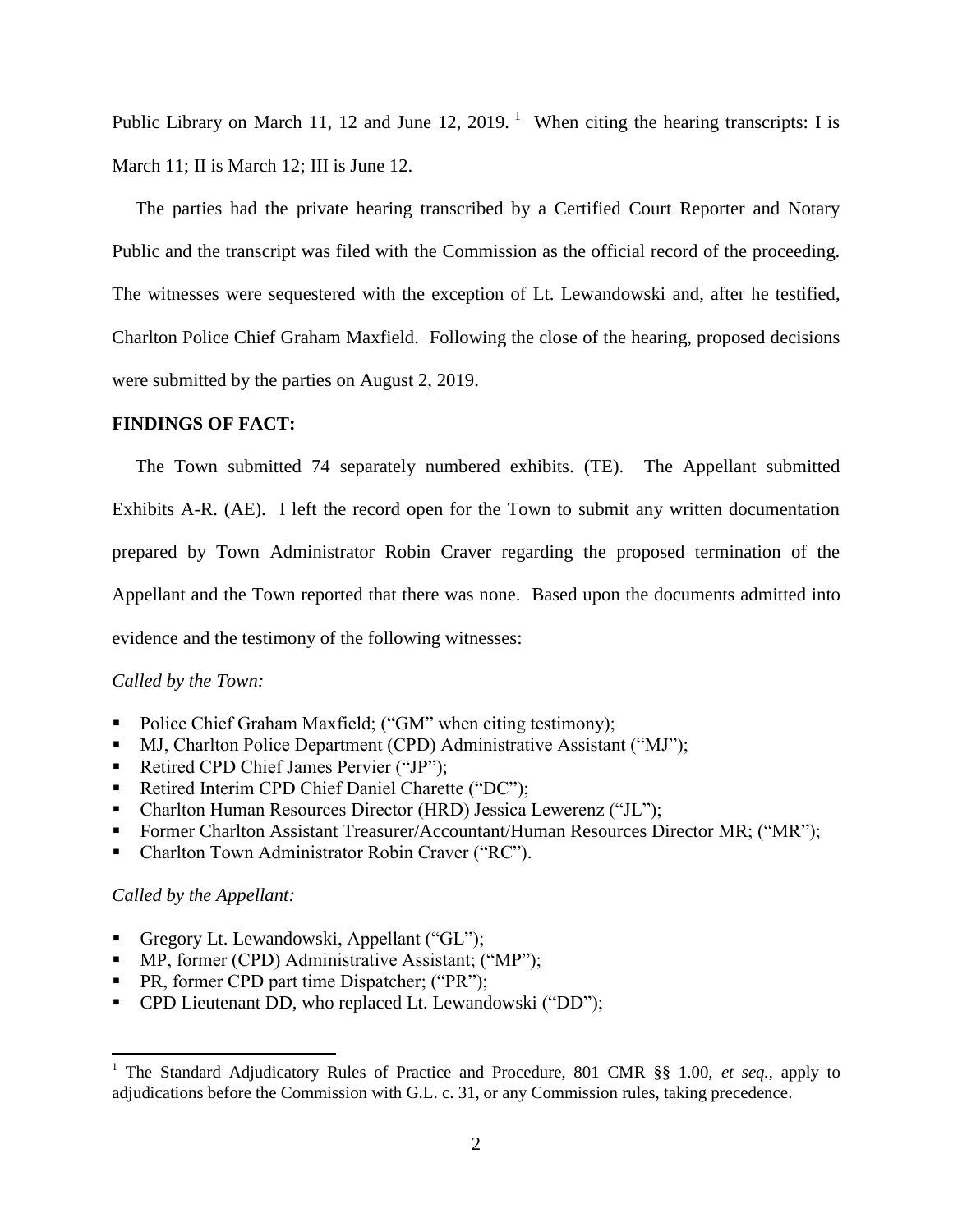- CPD Patrol Officer JM, also president of the Charlton Police Alliance collective bargaining unit ("JM");
- CPD Patrol Officer TS ("TS").

and taking administrative notice of all matters filed in the case and pertinent statutes, case law, regulations, policies, and reasonable inferences from the evidence, a preponderance of credible evidence establishes the following facts:

- 1. The Town of Charlton, located in Western Massachusetts, has a population of approximately 15,000. The Charlton Police Department (CPD) has twenty (20) full-time sworn officers: fourteen (14) Patrol officers; four (4) Sergeants; the Lieutenant and the Chief. The Lieutenant, including when Lt. Lewandowski held the position, is second in command of the Department, essentially performing the duties of a Deputy Chief. (Testimony of JP-I, 245). There are four (4) full-time dispatchers, three (3) special officers, a dozen auxiliary officers and a full-time administrative assistant. The Department has an annual operating budget of \$2.4 million. (Testimony of GM-II, 318, 476-78).
- 2. Part-time and full-time Police Officers and Sergeants and full-time Dispatchers are the positions in the Charlton Police Alliance ("CPA") bargaining unit, with their terms and conditions of employment covered by the collective bargaining agreement between the Town and the CPA. (TE 7; CPA CBA).
- 3. The positions of Lieutenant and Chief and the CPD Administrative Assistant position are listed in the Charlton Personnel Policies and Procedures, (Personnel By-Laws; TE 6, Article 220-2.1), which sets forth terms and conditions of employment for covered positions, including vacation, sick leave, personal days and holidays. (TE 6, Article 4-1. Benefits, Applicability and interpretation; Article 5-1. Policy, Definitions, Eligible Employee).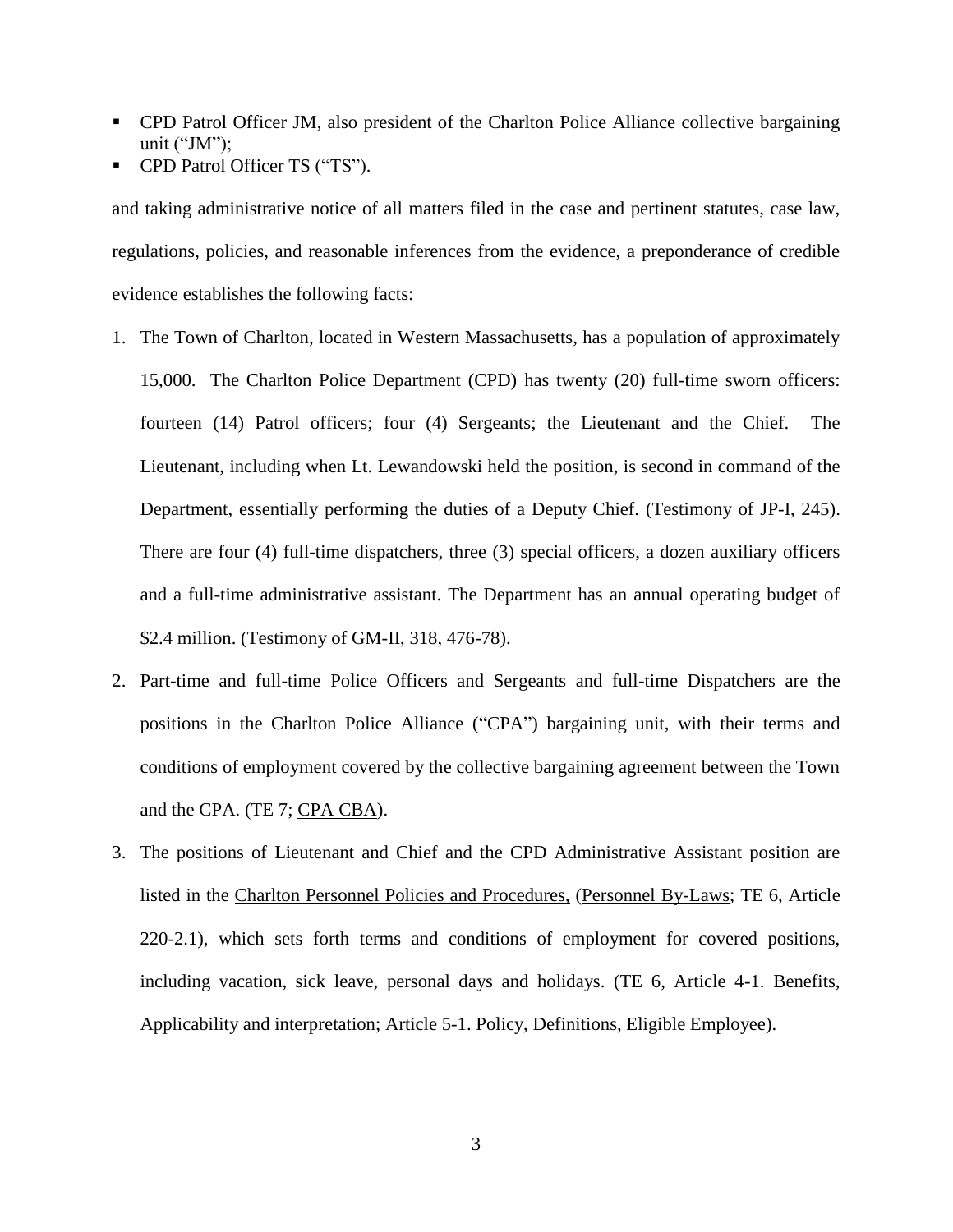- 4. Lt. Lewandowski has a Bachelor's Degree in Exercise Science and two (2) Masters' Degrees, one (1) in Criminal Justice and the other in Public Administration. (Testimony of GL-II, 716).
- 5. Then-Chief James Pervier ("Pervier") appointed Lt. Lewandowski to be an Auxiliary Police Officer ("APO") in the Charlton Auxiliary Police Unit ("CAPU") effective **July 15, 2002**. (TE 9). The APO position is not included in the Personnel By-Laws. (TE 6, Article 220- 2.1). An APO is an unpaid volunteer who can only exercise police powers when called to active duty by the Chief. Like all APOs, Lt. Lewandowski was allowed to work police details for private vendors, who would pay him through the CPD. (Testimony of GL-II, 807- 08; Testimony of GM-I, 325-26; Testimony of JP-II, 235-37; Testimony of JM-II, 673-74).
- 6. Lt. Lewandowski's first employment as a full-time Police Officer was with the Millville Police Department from June 2, 2003 through August 4, 2005. (TE 11, 50).
- 7. On December 11, 2003, Lt. Lewandowski resigned from his Charlton APO position (TE 10, 50).
- 8. On **September 27, 2005**, about two (2) months after he left his position as a Millville Police Officer, the Charlton Board of Selectmen appointed Lt. Lewandowski as a full-time police officer. He was sworn in on or about October 11, 2005. (TE 12, 50).
- 9. On July 1, 2013, on the recommendation of then-Chief Pervier, the Town appointed Lt. Lewandowski to be the CPD Lieutenant. (TE 14, 50).
- 10. Upon his promotional appointment to lieutenant, Lt. Lewandowski was told by then-Chief Pervier that he would receive all the benefits that are given to Charlton police officers through the CBA, except that vacation and sick leave accrual would now be pursuant to the Personnel Bylaws. (Testimony of GL, 764-765)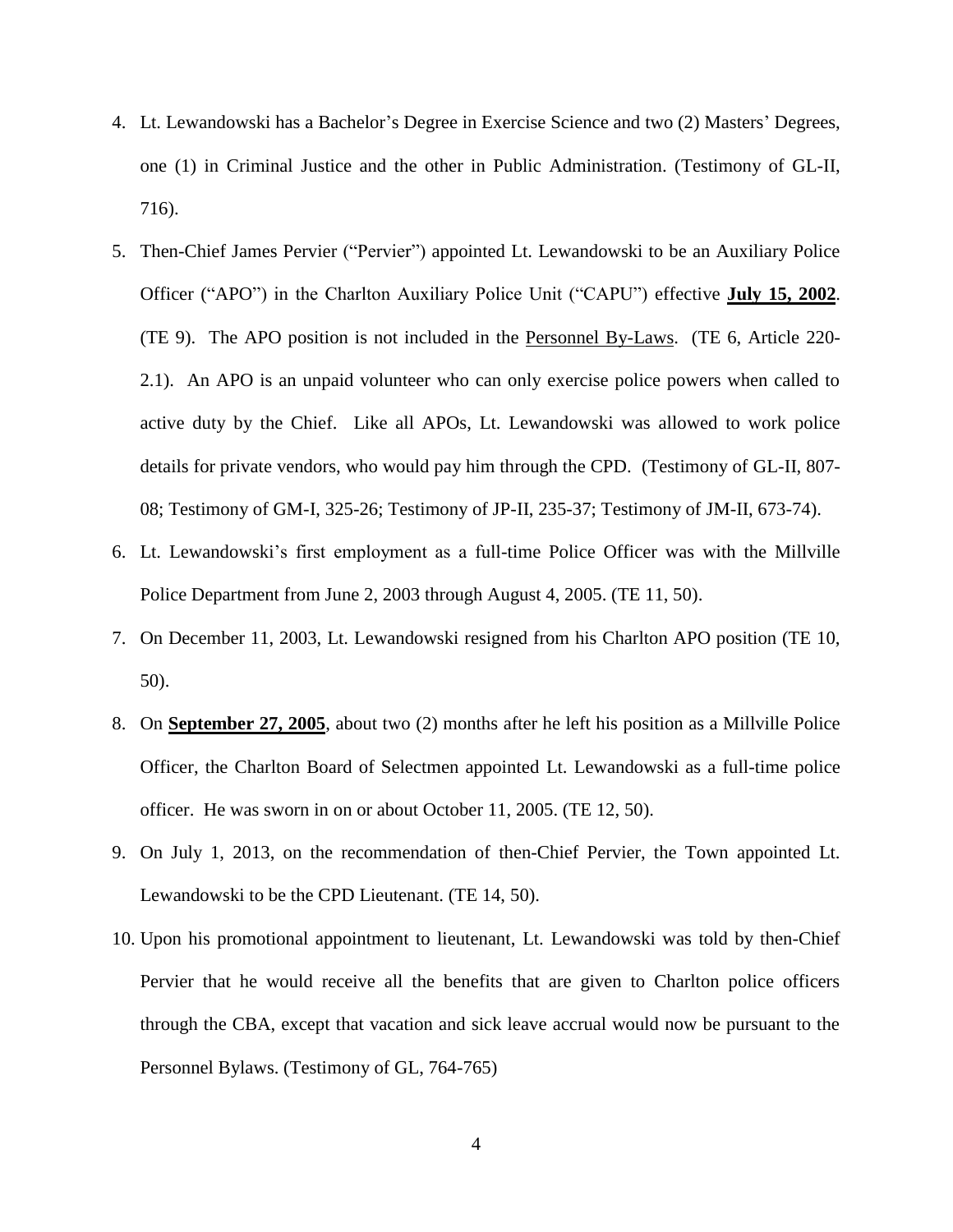- 11. Knowing that Chief Pervier was likely to retire within the next couple of years, Town Administrator Robin Craver encouraged Lt. Lewandowski to begin attending various town meetings, including meetings with the Finance Committee regarding the Police Department's budget. She was disappointed when Lt. Lewandowski appeared at a Finance Committee meeting wearing gym attire and counseled him to dress in more professional attire in the future. He accepted the advice but did not appear at future meetings. (Testimony of RC)
- 12. Pervier retired December 31, 2016. The Town appointed former Southbridge Chief Daniel Charette ("Charette") to be Provisional (Interim) Chief effective January 1, 2017. Charette served as Chief until October 2, 2017. (TE 8; Testimony of DC -I, 100).
- 13. In 2017, Charette issued a two-day suspension against Lt. Lewandowski relating to problems with the Department's failure to invoice and collect payment from utilities and others for police details performed. (TE 55) Serving as the hearing officer, Ms. Craver inquired whether the penalty could be increased, but ultimately chose to simply affirm the two-day suspension. (Testimony of RC)
- 14. Following an assessment center, the Board of Selectmen appointed Sergeant Graham Maxfield ("Maxfield") to Chief. Maxfield started as Chief after signing an October 2, 2017 Employment Agreement with the Town that included some specific terms and conditions of his employment. (TE 8; Maxfield Employment Agreement).

*Issues Related to Longevity Payment Made to Lt. Lewandowski*

15. Prior to July 1, 2016, the pertinent part of the longevity article in the CPA CBA read:

 Upon implementation of this contract and on every July 1 thereafter, all full time employees covered under this Agreement shall be eligible for a longevity payment according to the terms set forth below:

Years of Service Annual Payment 11 years \$100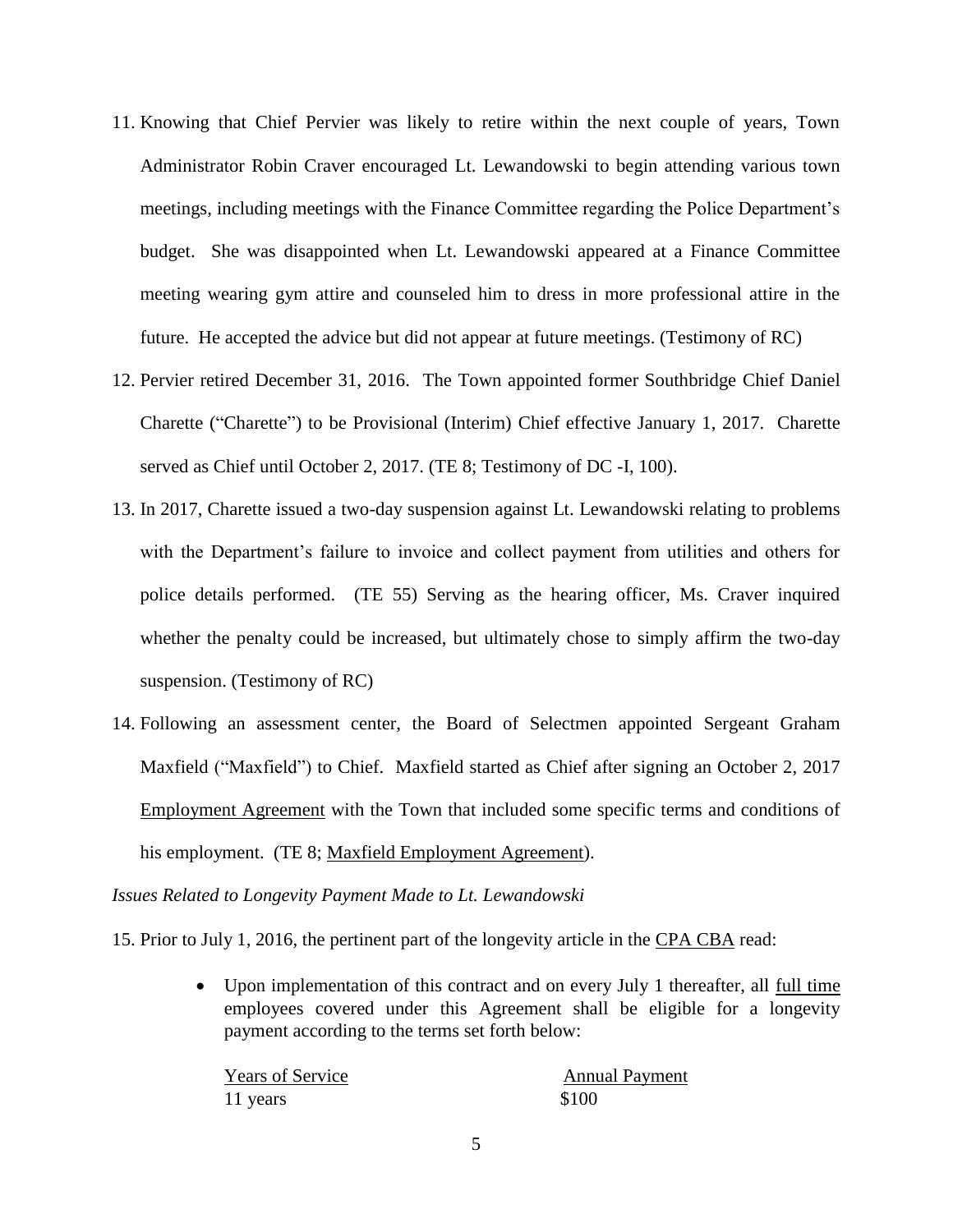| 15 years             | \$150 |
|----------------------|-------|
| 19 years             | \$200 |
| (TE 74, Article 30). |       |

- 16. The Town and the CPA signed a Memorandum of Understanding June 28, 2016 reflecting the changes that would become part of the parties' July 1 2015-June 30, 2018 CBA, including the following longevity change:
	- Beginning July 1, 2016 and thereafter, all full time employees covered under this Agreement shall be eligible for a longevity payment according to the terms set forth below:

| Years of Service | <b>Annual Payment</b>        |
|------------------|------------------------------|
| 10 years         | \$200                        |
| 15 years         | \$400                        |
| 20 years         | \$1,000 (TE 74, Article 30). |

- 17. Longevity was a once annual payment intended to be given in the first week of July based upon a person's years of service as of July  $1<sup>st</sup>$ . For example, if an employee had 19 years of service as of October 1, 2016 (FY17), he/she was entitled to a \$400 payment as of July 1, 2017 (FY18), even though he/she would have 20 years of service as of October 1, 2017 (FY18). The \$1,000 payment would not take effect until July 1, 2018. (Testimony of JP, JL GL and MR)
- 18. As of July 1, 2017, Chief Maxfield was a Sergeant on the Charlton Police Department with nineteen years of service, having a start date of September 20, 1997. (Ex. A).
- 19. As a Sergeant, Chief Maxfield, along with three other officers who had the same start date, received a longevity payment under the budget prepared by Interim Chief Charette on July 1, 2017 of \$1,000. The payroll submission for this longevity payment was prepared by the Chief's Administrative Assistant, MP, and signed by Lt. Lt. Lewandowski as required by the Town's policy. This represented an overpayment of \$600. (Testimony of MR pp. 87-88; Testimony of JL pp. 217-219).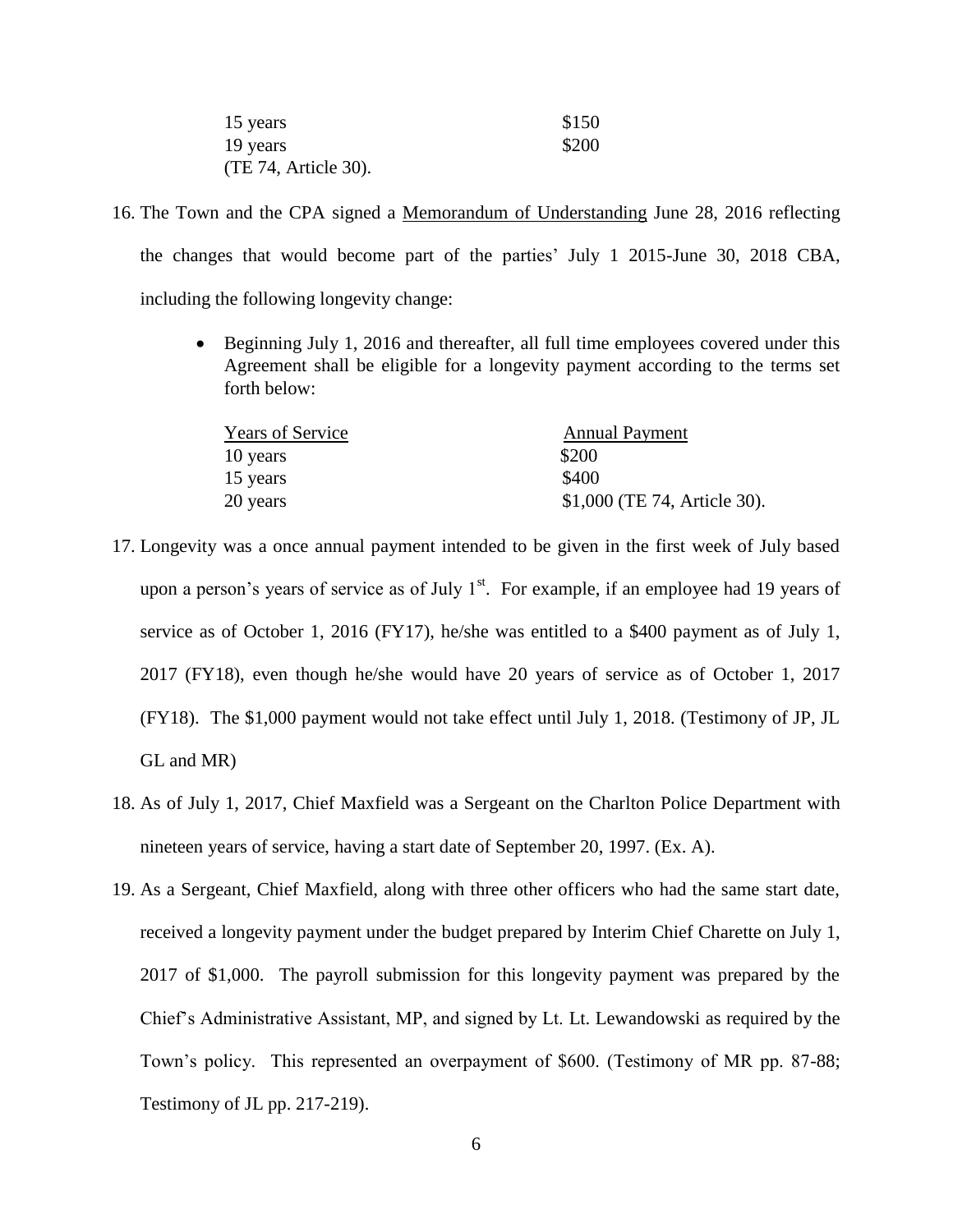- 20. Even though there was no longevity benefit in the Personnel By-Laws prior to October 16, 2017, Pervier learned that his predecessor, Chief Stevens, had received longevity under the provisions of the CPA CBA. From this, Pervier determined that the CPD Chief and Lieutenant were allowed to continue to get longevity under the terms of the CPA CBA. (Testimony of JP-II, 253-54).
- 21. Lt. Lewandowski did not earn a longevity benefit under the CPA CBA while a patrol officer. The first longevity payment that Lt. Lewandowski received from the Town was for \$200 in July, 2016/FY 17 (10 years of full time police service in Charlton). His second longevity payment was for \$200 he received in July, 2017/FY 18 (11 years of service).
- 22. With the hiring of its first Human Resources Director, JL, the Town established a Human Resources Department in March, 2017. MR, who was already employed as the Assistant Treasurer, began to also serve as Assistant Human Resources Director. (Testimony of JL-I, 169).
- 23. On October 16, 2017, Charlton Town Meeting added to the Personnel By-Laws the following longevity benefit:

As of every July 1 following completion of the applicable, minimum number of years of continuous service set forth below any eligible employee covered under this bylaw and still employed by the Town shall be eligible for an annual longevity payment (not added to the base salary) according to the terms set forth below:

| 10 years but less than 15 years | $$200.00$ per year  |
|---------------------------------|---------------------|
| 15 years but less than 20 years | $$400.00$ per year  |
| 20 years but less than 25 years | $$600.00$ per year  |
| 25 years or more                | \$1,000.00 per year |

Such increases shall not be cumulative. Rather, for example, an employee having completed fifteen (15) years' continuous service shall receive a total, additional four hundred dollars (\$400) per year [rather than two hundred dollars (\$200) plus four hundred dollars (\$400)] until the July 1 following completion of twenty (20) years' continuous service, at which point the employee would receive a total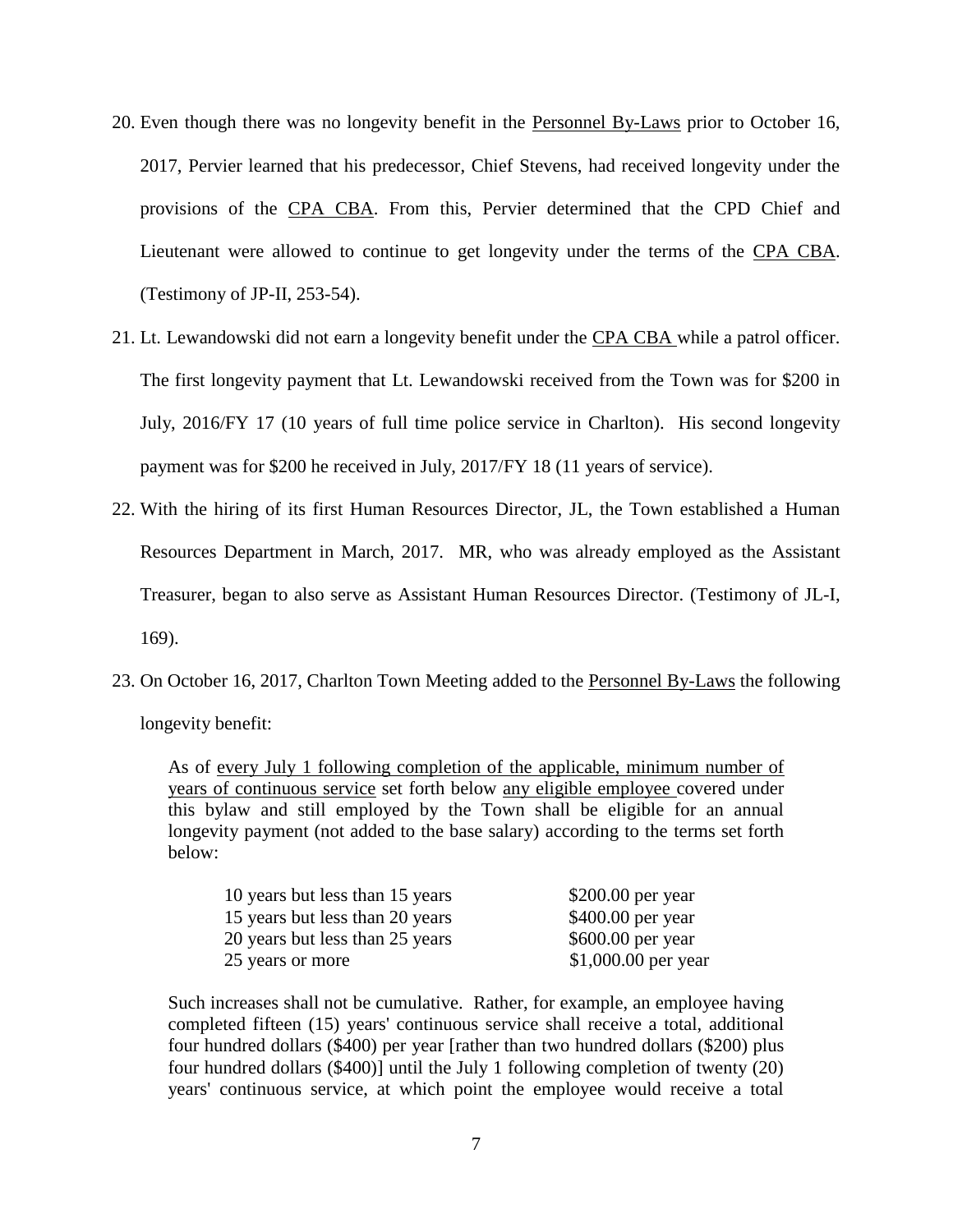additional six hundred dollars (\$600) per year [not four hundred dollars (\$400) plus six hundred dollars (\$600)]." (TE 6, Article 220-4.15; underlining added).

- 24. The Personnel By-Laws pre-existing definition of "eligible employee" was, "One who is currently employed by the Town and who is regularly scheduled to work a minimum of twenty (20) hours per week." (TE 6, Article 220-5.1).
- 25. Lt. Lewandowski understood that the new longevity provision was effectively codifying the longevity benefit that was already being paid to him and Pervier. (Testimony of GL-II, 797).
- 26. As referenced above, Lt. Lewandowski had already received his \$200 longevity payment in July 2017 based on the past practice of the Police Department to pay longevity to the Chief and Lieutenant, even though they were not covered by the CBA. The Town Meeting article, which now provided for all non-CBA employees (i.e. – managers) to receive a longevity payment, was adopted on October 2017.
- 27. Ms. Craver decided that the HR Department would process the new longevity payments under the Personnel By-Laws. JL assigned the task to MR. (Testimony of JL-I, 173).
- 28. MR's calculations were based on her assumption that as long as the employee was currently an "eligible employee", working 20 hours per week, all of the employee's past service would count, regardless of whether the employee worked less than 20 hours per week during some of those past years. (Testimony of MR-I, 30-34; Testimony of JL-I, 179-181, 188-189).
- 29. On November 15, 2017, MR sent an email to Department Heads and anyone in the affected Department involved in the payroll process. For Lt. Lewandowski, the Longevity Chart showed: "**7/15/02**" (the date he began his service as an auxiliary officer) as Date of Benefit Eligibility, "14" as Years of Service A/O 7/1/17 and "\$200.00" as what he would earn for FY 18 Longevity.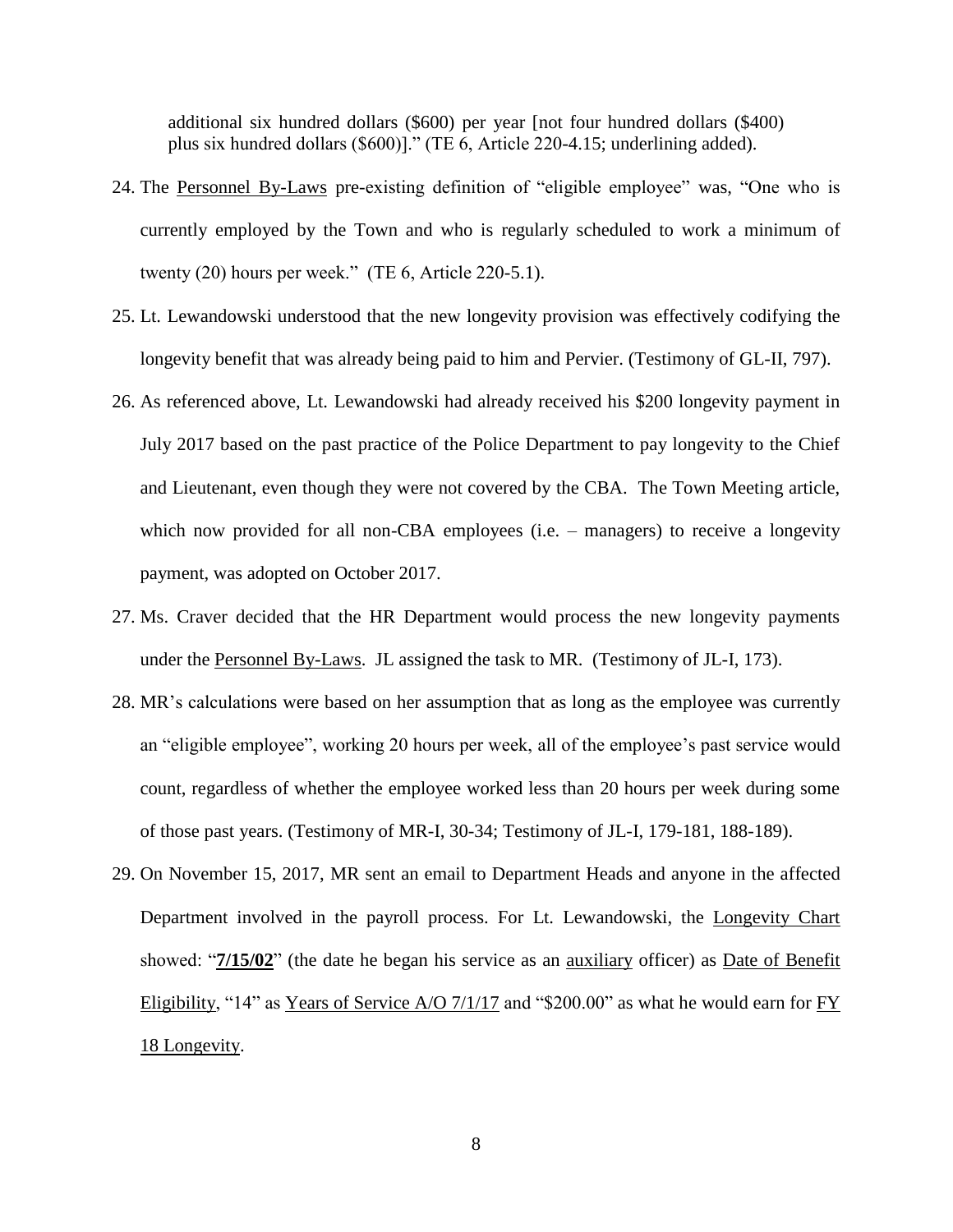- 30. Using "7/15/02" instead of "10/11/05" did not change what MR determined that Lt. Lewandowski had earned for FY 18 because he was still at the "10 years but less than 15 years…\$200.00 per year" level under the new longevity provision. (TE 6, 18).
- 31. At the time, MR did not recall that, in July, when the Treasurer's office had processed the longevity checks for all of the Departments with unionized employees, it had issued a \$200 longevity check for Lt. Lewandowski. (TE 17; AE H: July 13, 2017 paycheck; Testimony of MR-I, 76-7).
- 32. MR informed the November 15 email recipients that longevity [Personnel] Action Forms ("Longevity PAF") had been sent to their interdepartmental mailboxes and, if they were signed and sent back to her by November 20, the longevity payments would be issued as a separate check in the following week's payroll. (TE 18; Testimony of MR-I, 38-9, 49-50).
- 33. On November 15, Lt. Lewandowski saw MR's email, including his information on the Longevity Chart. (TE 18, 19). Lt. Lewandowski's Longevity PAF was circulated and signed by Maxfield and Ms. Craver. On or about November 22, Lt. Lewandowski received the \$200 longevity payment in his paycheck. (TE 20).
- 34. In December of 2017, while working on the CPD FY 2019 budget submission with new Administrative Assistant MJ, Maxfield learned for the first time that, prior to the Personnel By-Laws longevity article, the Department had been processing longevity payments for Lt. Lewandowski and the prior Chief and Lieutenant. The Chief also learned that Lt. Lewandowski had received the most recent Department initiated longevity payment of \$200 in July, 2017, meaning that Lt. Lewandowski's payment that resulted from the Longevity PAF Maxfield had signed in November was Lt. Lewandowski's second \$200 payment in FY 18. (Testimony of GM-I, 341-44).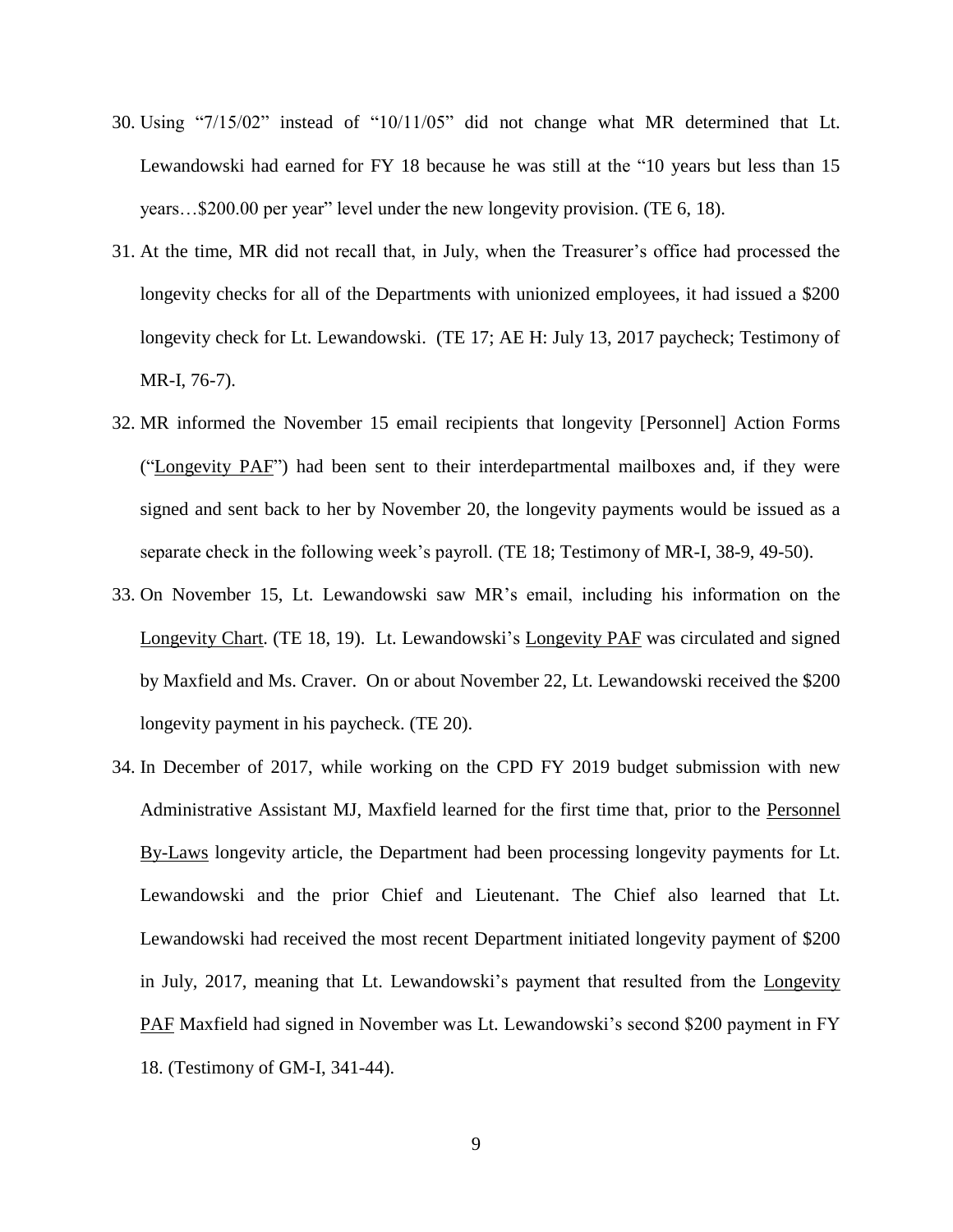35. Maxfield asked Lt. Lewandowski why he had received two (2) longevity payments, one (1) in July and one (1) in November. Lt. Lewandowski responded that he was entitled to it because of his anniversary date with the Town. Maxfield directed him to submit a written response. In a memo to Maxfield dated January 29, 2019, Lt. Lewandowski wrote:

> 1.) Why did I start receiving longevity pay before the town voted on giving longevity pay to non-contractual employees?

> > I was told by Chief Pervier that I hit my 10 (ten) year anniversary in September [2015] and he began paying me longevity pay in July of the next fiscal year [July 2016; FY 17].

2.) Why did I accept the November longevity payment?

The Town paid non-contractual employees longevity pay in November of 2017. When we would calculate payroll for the next fiscal year, we would always compare our numbers to the town's numbers. If there were any discrepancies, I believe that we always went with the town's calculations. So we always checked our numbers to the Town's numbers.

Last November, I learned that the town had me reaching my fifteen (15) year mark in this past July. When I received the longevity pay in November, I didn't think much of it. I figured that it was an adjustment by the town, for hitting my fifteen (15) year anniversary. (TE 22).

36. It did not make sense to Maxfield that Lt. Lewandowski would get his very first longevity payment of \$200 (10 years) in July, 2016 and would then be eligible for a fifteen (15) year payment in July, 2017. He checked with HR Director JL, discovered that Lt. Lewandowski's actual start date as a full-time police officer was October 11, 2005 and sent Lt. Lewandowski an email asking him how he had learned that the town had him reaching the fifteen (15) year mark for longevity in November. In his response, Lt. Lewandowski attached and referenced the Longevity Chart that MR had sent him on November 15, which had him at "14" years of service as of July 1, 2017, not "15." (TE 19; Testimony of GM-I, 350-4).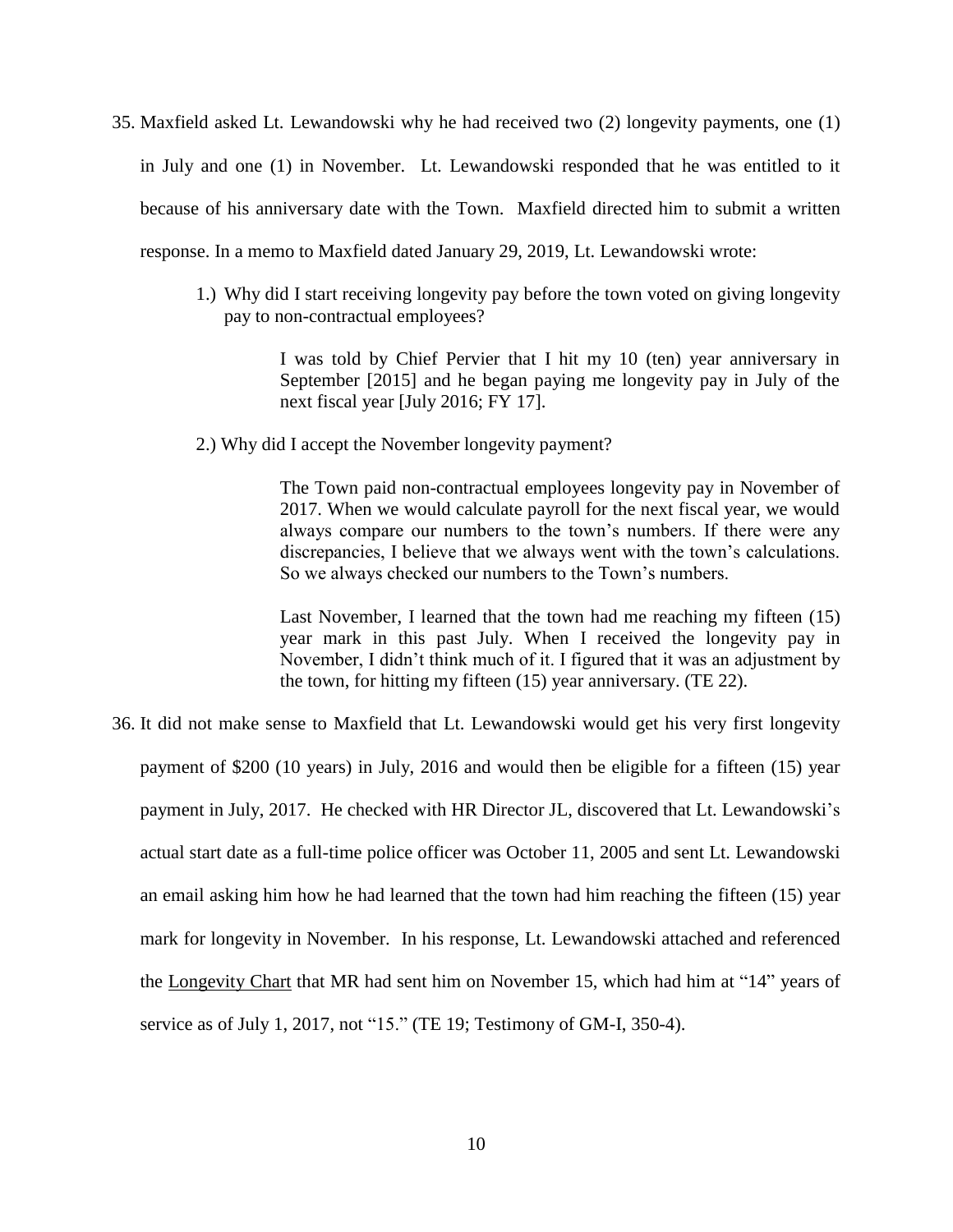# *Additional Week of Vacation*

Article 6 of the CPA Contract reads in pertinent part:

- Vacations (Full Time); Full time officers shall be granted vacation leave, with pay, as follows…120 hours after five years…160 hours after ten years."
- Each member of the bargaining unit hired before January 1, 2012 with prior full time police service shall have such prior service time added to creditable service with the Town of Charlton to determine the member's annual vacation allowance. (TE 7, Art. 6)
- 37. While in the CPA bargaining unit, under an agreement between the Town and the CPA, Lt.

Lewandowski was given credit for two (2) years and two (2) months of full-time police

service in Millville. In the document that Lt. Lewandowski signed as part of the agreement,

his Charlton date of hire for service toward vacation was "9/27/05." (TE 13).

38. Lt. Lewandowski was promoted to Police Lieutenant July 1, 2013. The Personnel By-Laws,

which covers managers such as the Police Chief and Police Lieutenant, states.

- After the first six months of continuous employment with Charlton---2 (two) weeks of vacation per year;
- After five years of continuous employment with Charlton---3 (three) weeks of vacation per year;
- After 10 years of continuous employment with Charlton---4 (four) weeks of vacation per year;
- After 15 years of continuous employment with Charlton---5 (five) weeks of vacation per year. (TE 6, 220-4.5; underlining added; (Testimony of JP-II, 240-2).

39. Unlike longevity, increases in vacation time under both the CPA CBA and the Personnel By-

Law are credited when the employee reaches the anniversary of continuous employment that puts the employee at the next level of vacation.

40. In early December, 2017, Lt. Lewandowski went to MR's Office. As recounted by MR, "he

(Lt. Lewandowski) said that, according to the longevity sheet that was dispersed, we had his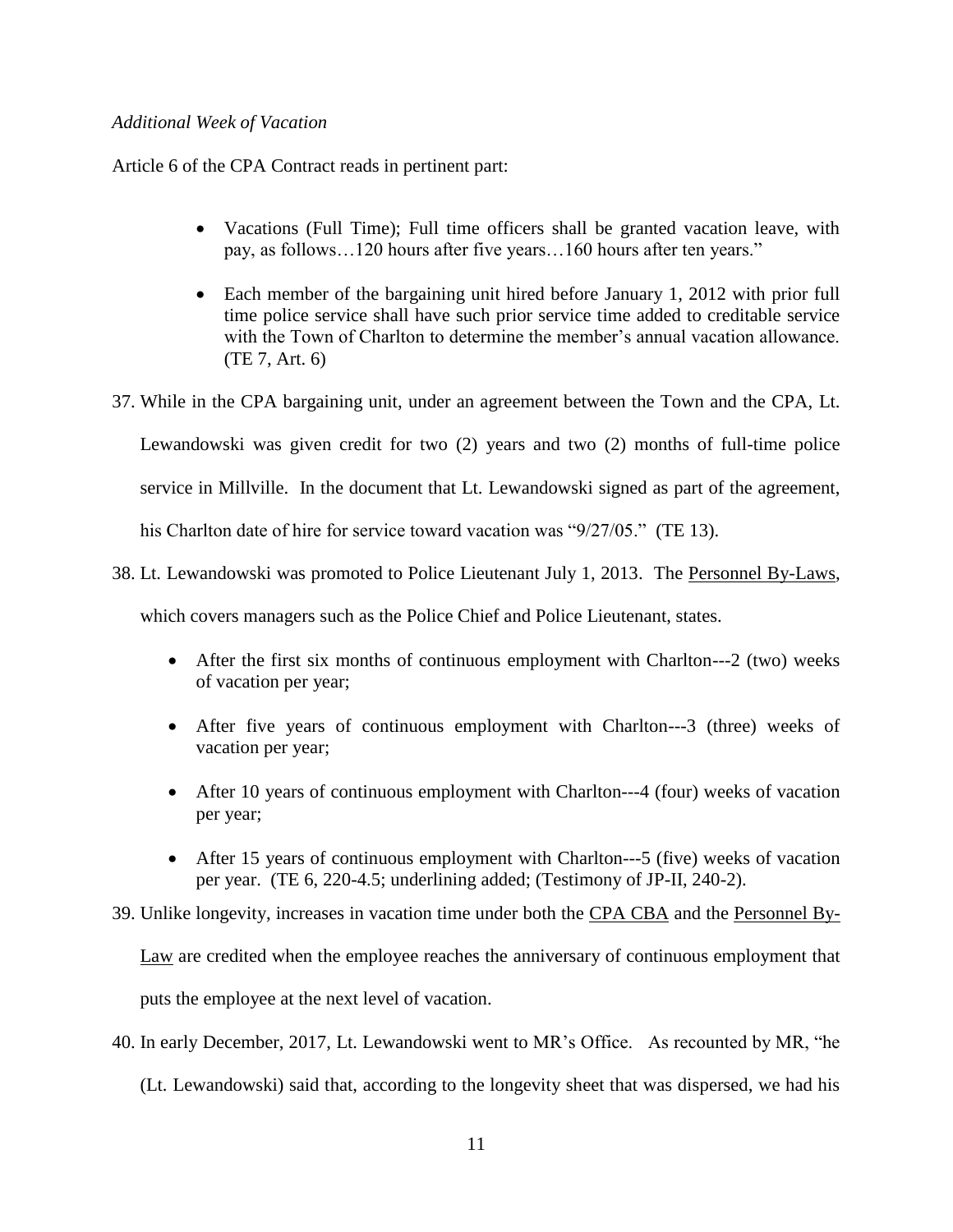start date as 7/15/02, therefore, he thinks we had an issue, an error in his vacation time, and wanted me to take a look at it." Lt. Lewandowski told MR that "we had not been processing the vacation start date the same as the longevity start date, therefore, he was owed an additional week of vacation time … he asked me to look at it." MR reviewed the Longevity Chart, told Lt. Lewandowski that he was right and that she would prepare a vacation personnel action form. ("Vacation PAF"). Lt. Lewandowski said "Okay." MR prepared and signed the Vacation PAF. (Testimony of MR- I, 23-24; 54-62; TE 21).

- 41. The Vacation PAF still had to be signed by Chief Maxfield and Ms. Craver. Lt. Lewandowski brought the form to Maxfield while the Chief was in a meeting in his office with Administrative Assistant MJ. Lt. Lewandowski handed Maxfield the Vacation PAF form and stated that he had "hit an anniversary." Maxfield looked at the form and asked, "You've been here 15 years already?" Lt. Lewandowski said, "Yes." Maxfield joked about whether he was buying a car as he signed the Vacation PAF. (TE 21; Testimony of GM-I, 336-340; Testimony of MJ-I, 495-97). Ms. Craver subsequently signed the form and Lt. Lewandowski was credited with an additional forty (40) hours of vacation. (TE 21).
- 42. When Maxfield was reviewing the circumstance of Lt. Lewandowski's longevity payment for FY 18, he learned from the HR Director that "7/15/02" was the date Lt. Lewandowski was appointed to the position of auxiliary police officer. Chief Maxfield was not aware, nor was he informed, at that time, that Lt. Lewandowski had resigned his position as an auxiliary officer with the Town in December 2003. (Testimony of GM-I, 354-55; Testimony of JL-I, 183-190).
- 43. Chief Maxfield then met with Lt. Lewandowski regarding the longevity issue. Chief Maxfield told Lt. Lewandowski: "the auxiliary time doesn't count for purpose of benefits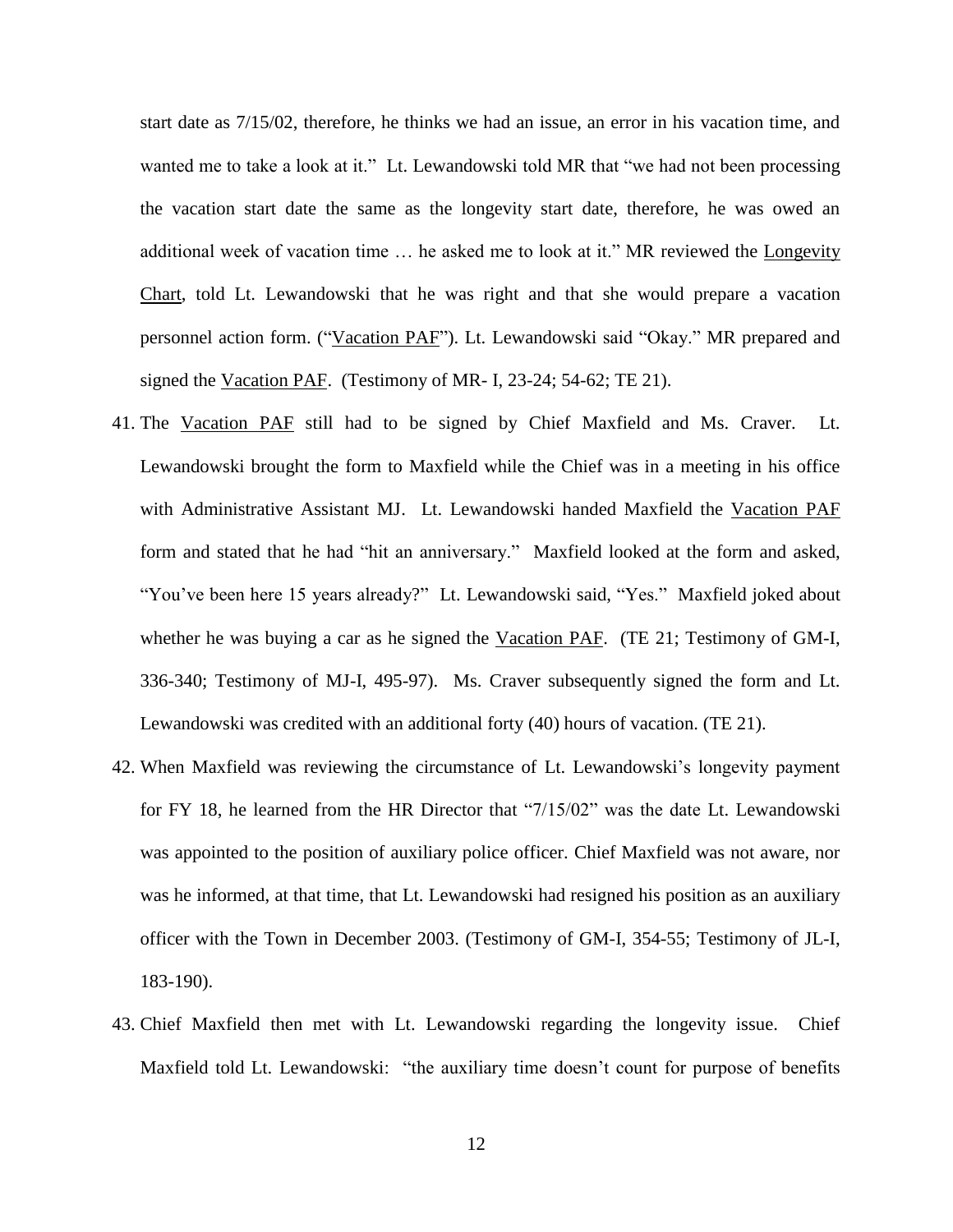and longevity, and I knew that he was aware of that." During that conversation, Chief Maxfield "remembered that I signed that vacation form and I asked him 'Did you get another week's vacation based on this date?' and he said 'yes'". Chief Maxfieldthen told Lt. Lewandowski "to get over to HR and square this away, and to email [MR] and deduct that 40 hours of vacation from the form that he had me sign." (Testimony of GM-I, 355-357, 475).

- 44. Lt. Lewandowski sent an email to MR on February 12 which read, "After speaking with my chief, he advised that vacation time does not count for auxiliary service and that we were at error with me attaining my 15 years of service time in Charlton. With that being said, could you please deduct the 40 hours from my vacation time, please?" Ultimately, CPD Administrative Assistant MJ deducted the forty (40) hours. (TE 23).
- 45. Chief Maxfield subsequently learned that there had been a break in service from when Lt. Lewandowski's auxiliary time ended (December 2003) and when he became a full-time police officer for the Town (July 2005). When Chief Maxfield learned about this break in service, he concluded that Lt. Lewandowski had deliberately misled him. He re-assigned Lt. Lewandowski's access to Department records and related duties to one of the Sergeants and determined that he would further investigate Lt. Lewandowski. (Testimony of Maxfield-I, 359-64). On April 5, 2018, Maxfield placed Lt. Lewandowski on paid administrative leave so that he could further investigate. (TE 24B).

*Lt. Lewandowski's written response during the investigation regarding a conversation he had with former Chief Pervier*

46. On May 21, 2018, Chief Maxfield sent a notice and questions to Lt. Lewandowski stating:

 While I am not ordering you to provide the information under threat of discipline, I am ordering you as follows: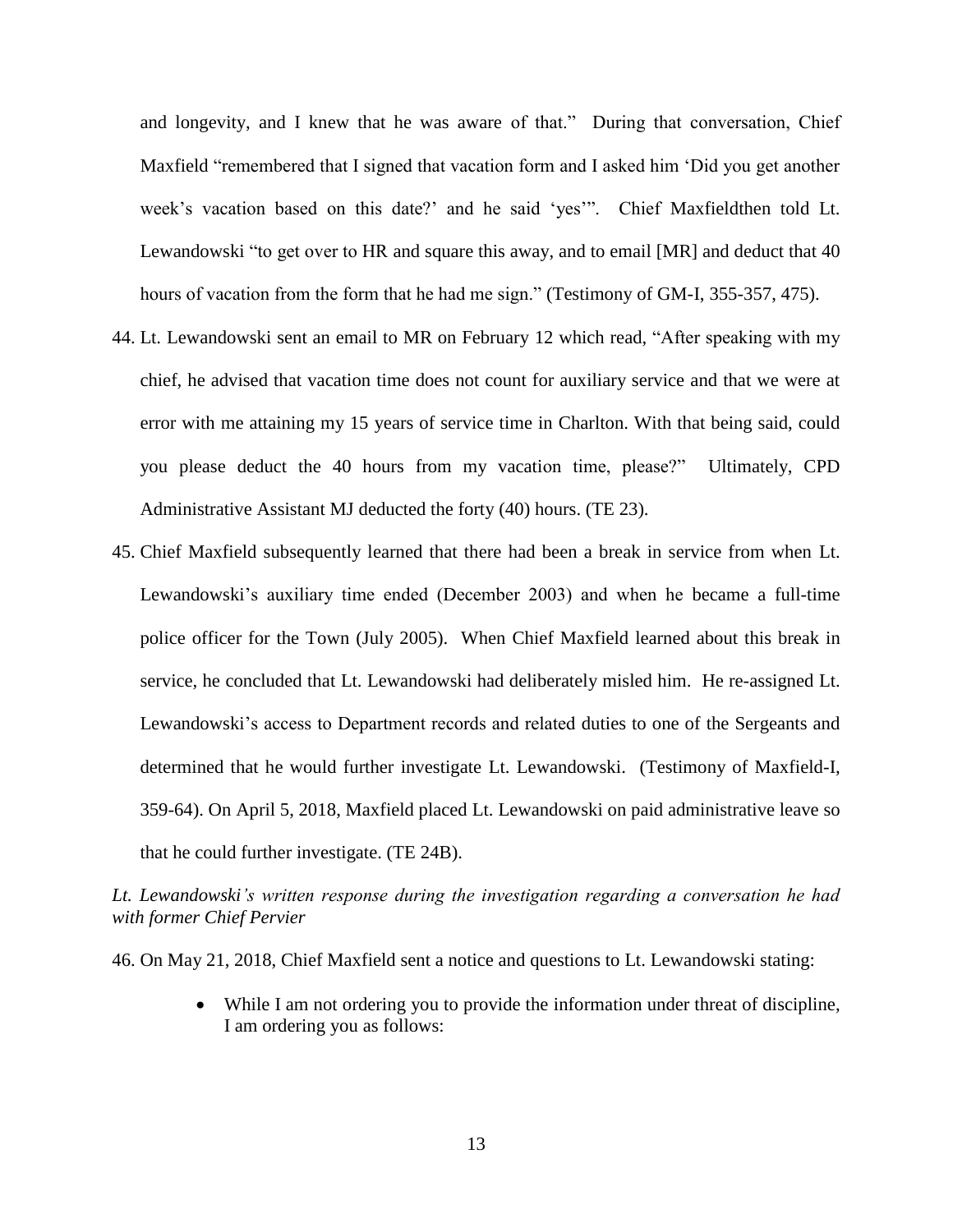- i. If you do choose to provide the information, you must tell the truth at all times. Untruthfulness includes making false statements and/or intentionally omitting significant or pertinent facts….
- ii. Your failure to comply with these orders will constitute grounds for discipline, up to and including dismissal. This is separate and apart from discipline, if any, that arises from my investigation. (TE 42, pp. 1, 2).
- 47. Through counsel, Lt. Lewandowski provided his response to the questions on May 29, 2018,

including signing a statement at the end of his responses that read, "These answers have been

prepared with assistance of counsel and I have personally participated in responding to, and

have reviewed each answer, and attest to their completeness and accuracy." (TE 43, p. 11).

48. Question 2(b) and Lt. Lewandowski's response to question 2(b) were as follows:

- Prior to July 1, 2017, did you know that you were first promoted to Lieutenant on July 1, 2013 and that, unlike your position as a Police Officer, the position was not covered by the collective bargaining agreement between the Town and Charlton Police Alliance?
- "No. [Former] Chief [James] Pervier discussed the differences between the Rank of Lieutenant and that of Patrol Officer…[I] was informed that the Chief and Lieutenant receive everything that "union" personnel receive with the exception of vacation and sick time caps. Chief Pervier also informed [me] that [I] would receive all the benefits that the previous Lieutenant received including credit for time on Millville Police Department for longevity calculations [as was in the union contract]." **(**TE 43, p. 3; underlining added).
- 49. At the March 12 Commission hearing, Lt. Lewandowski provided the following testimony:

| "Lt. Lewandowski: | I had a conversation with Chief Pervier – right before I got<br>promoted, I spoke with him about what the lieutenant would get –<br>if I was to take the lieutenant's position what I would get for<br>benefits and stuff like that. He informed me that I would get<br>everything that the union gets, anything that the past lieutenant<br>had, himself also, up to an including whatever was in the union. |
|-------------------|---------------------------------------------------------------------------------------------------------------------------------------------------------------------------------------------------------------------------------------------------------------------------------------------------------------------------------------------------------------------------------------------------------------|
| Commissioner:     | Okay. But didn't you explicitly answer somewhere that he told<br>you that you could use your Milville time for longevity purposes?                                                                                                                                                                                                                                                                            |
| Lt. Lewandowski:  | In one of the questions that Chief Maxfield sent over back in, I<br>believe it was May.                                                                                                                                                                                                                                                                                                                       |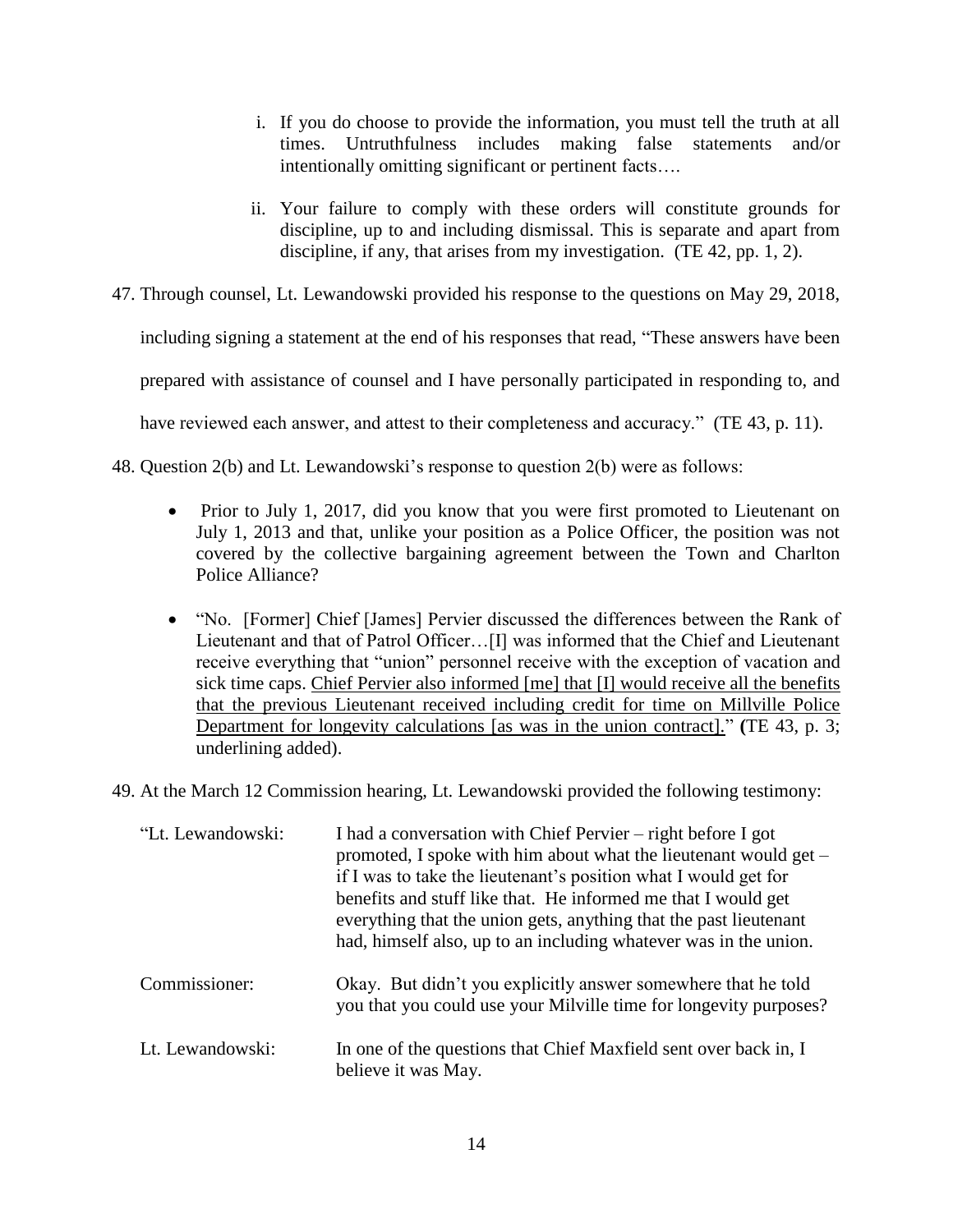| Commissioner:    | Yes                                                                                                                                                         |
|------------------|-------------------------------------------------------------------------------------------------------------------------------------------------------------|
| Lt. Lewandowski: | Yeah, it's added on at the end. I just thought $-I$ just inferred that<br>that was part of that discussion because we got everything that the<br>union got. |
| Commissioner:    | All right. So he never explicitly said those words to you, 'You can<br>use your time as a Millyille police officer for the longevity<br>calculations'?      |
| Lt. Lewandowski: | I just inferred that."                                                                                                                                      |

(Testimony of GL-II, 765-67)

# *Sick Leave Audit*

- 50. From September 27, 2005 to July 1, 2009, Lt. Lewandowski, like all other CPD employees accrued eight (8) hours - (1 day) of sick leave a month. Effective July 1, 2009, the accrual rate increased to ten (10) hours - (1.25 days) a month.
- 51. Since Lt. Lewandowski has been in the Department, an employee's sick day has been recorded by CPD Dispatchers into the Department's Sick Book. If a Dispatcher took a call from an employee calling in sick, that would also be included in the dispatch logs. The Sick Book was the source of information for payroll records that recorded an employee's sick leave use in each pay period.
- 52. On July 1, 2008, the Department also started to enter used sick time into the "Tritech IMC" Program, in the Department's computer system. (Testimony of GM-II, 390-391). Lt. Lewandowski has been in charge of the Tritech Records IMC System since he became the CPD Lieutenant on July 1, 2013. (TE 14A; AE O; Testimony of GL-II, 720-721).
- 53. Prior to when Lt. Lewandowski was promoted to the CPD Lieutenant, the Town had to pay a departing employee a large sum of money for unused leave the Town did not know the employee had accrued. (Testimony of DC-II, 102-03). In 2014, Ms. Craver asked Pervier to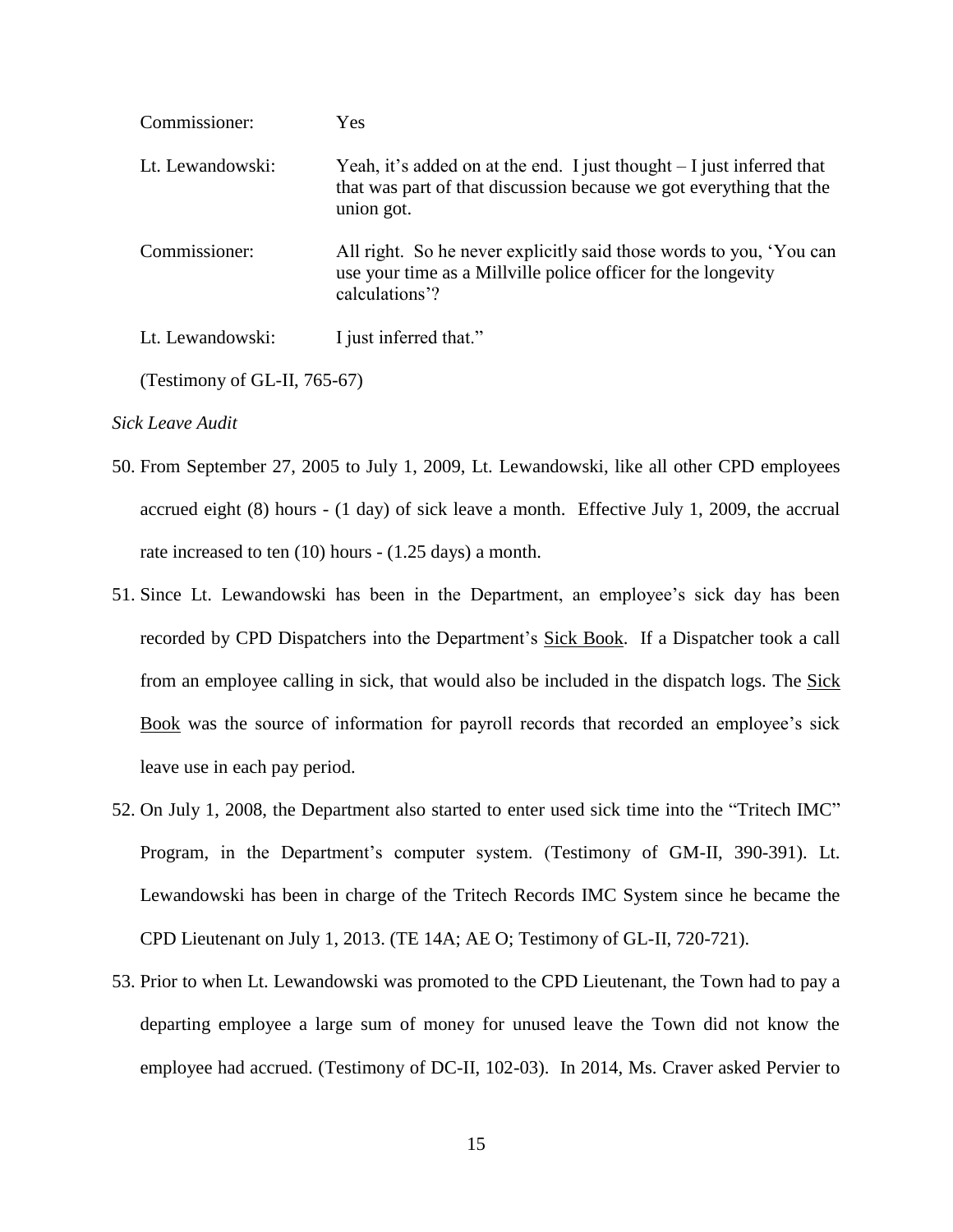audit the accrued leave of Department employees, including sick leave, so that any discrepancies between Department records and Town Hall records could be reconciled. (Testimony of JP-I, 249-50).Administrative Assistant MP gathered the data from Department records and completed the calculations. MP made sure that the audit included sick leave use recorded in the Department Sick Book. (Testimony of MP-II, 598-599). Lt. Lewandowski, relying on MP's work, put the audit for each employee on letterhead and submitted the document to each employee. The document for Lt. Lewandowski stated, "As of 10/09/2014, Lieutenant has accrued the following hours…Sick: 626." (Testimony of GL & TE 33).

- 54. In February 2017, Charette directed Lt. Lewandowski to conduct another accrued leave audit. Lt. Lewandowski completed the audit and attached the Department "Sick Time as of 3-1-17" document to an email he sent to Charette dated March 14, 2017. Lt. Lewandowski listed his accrued sick leave as of March 1, 2017 as 844 hours. After verifying the hours with all employees by posting them on the CPD bulletin board, Charette submitted them to Town Hall. (TE 34; Testimony of DC-I, 108-12).
- 55. In December, 2017, another sick leave audit was completed. New Administrative Assistant MJ and Assistant HRD MR completed the sick leave audit to reconcile CPD records with HRD records. (Testimony of GM-II, 390).
- 56. Starting with the March 1, 2017 sick leave accrual balances from the most recent audit, MJ added/subtracted sick leave accrued and used through December 28, 2017. (Testimony of MJ-II, 498-99). She then prepared a standard notice for each employee, which Chief Maxfield signed, and placed it in the employee's department mailbox. The notice to Lt. Lewandowski read in pertinent part, "Please take a look at the following balances for time off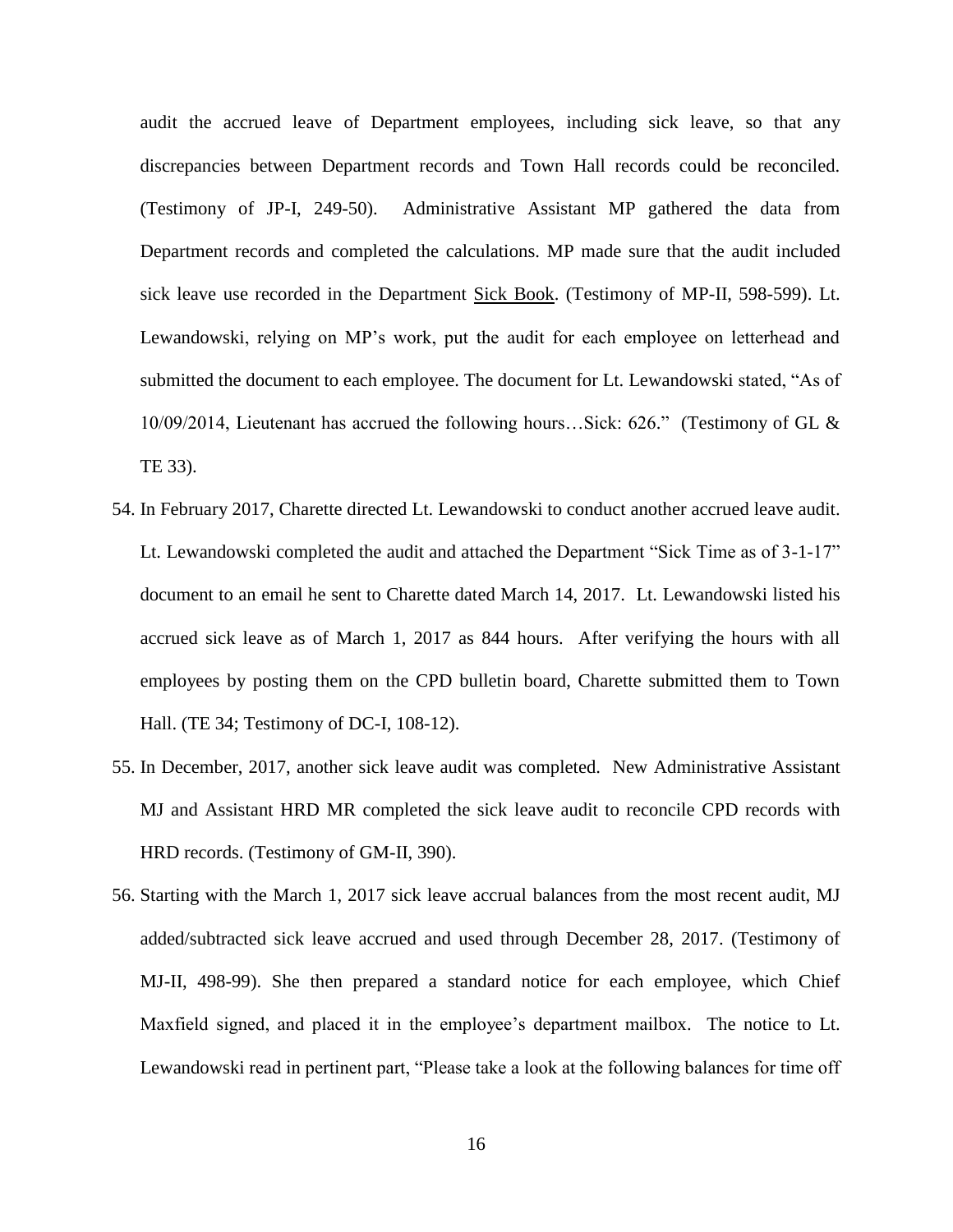that we have for you as of December 28, 2017. If you believe there is an error, please see me as soon as possible…Sick Time: 904 hours. If the above balances are correct, please sign here." (TE 35).

- 57. Based on his pay advice dated December 28, 2017 showing that he had 912 hours of sick leave, which Lt. Lewandowski accepted as correct, Lt. Lewandowski made a handwritten note of 912 on the correspondence and brought it to Chief Maxfield. The Chief reviewed the handwritten note and said "prove it." (Testimony of GL, 731)
- 58. In response Lt. Lewandowski went back and audited his sick leave by calculating the total possible amount of hours that could have accrued *since starting full-time employment in 2005*, but only deducted the amount of hours logged into the IMC / Tritech dispatch software, which the Department began using to track sick time usage in July 1, 2008. Thus, he failed to deduct any of the sick time usage from 2005 through July 1, 2008, which had been logged manually, and which had been deducted in the first audit conducted by former Administrative Assistant MP. Thus, instead of 904 (or 912) hours, Lt. Lewandowski represented that his sick time balance should be 1186 hours as of December 28, 2017. Chief Maxfield, his new administrative assistant and the Town's Assistant HR Director accepted Lt. Lewandowski's representation and his employment records were updated. (TE 36, 38, Testimony of GL, GM, MJ and MR)
- 59. In preparation for this proceeding before the Commission, the Town searched and found sick book pages in the basement of the Police Department showing that Lt. Lewandowski had taken 20 sick days or 160 hours that were not accounted for in his analysis. (Testimony of MJ, 523) If those 160 hours were subtracted from Lt. Lewandowski's tally of 1186, his correct sick leave balance would have been 1026 hours.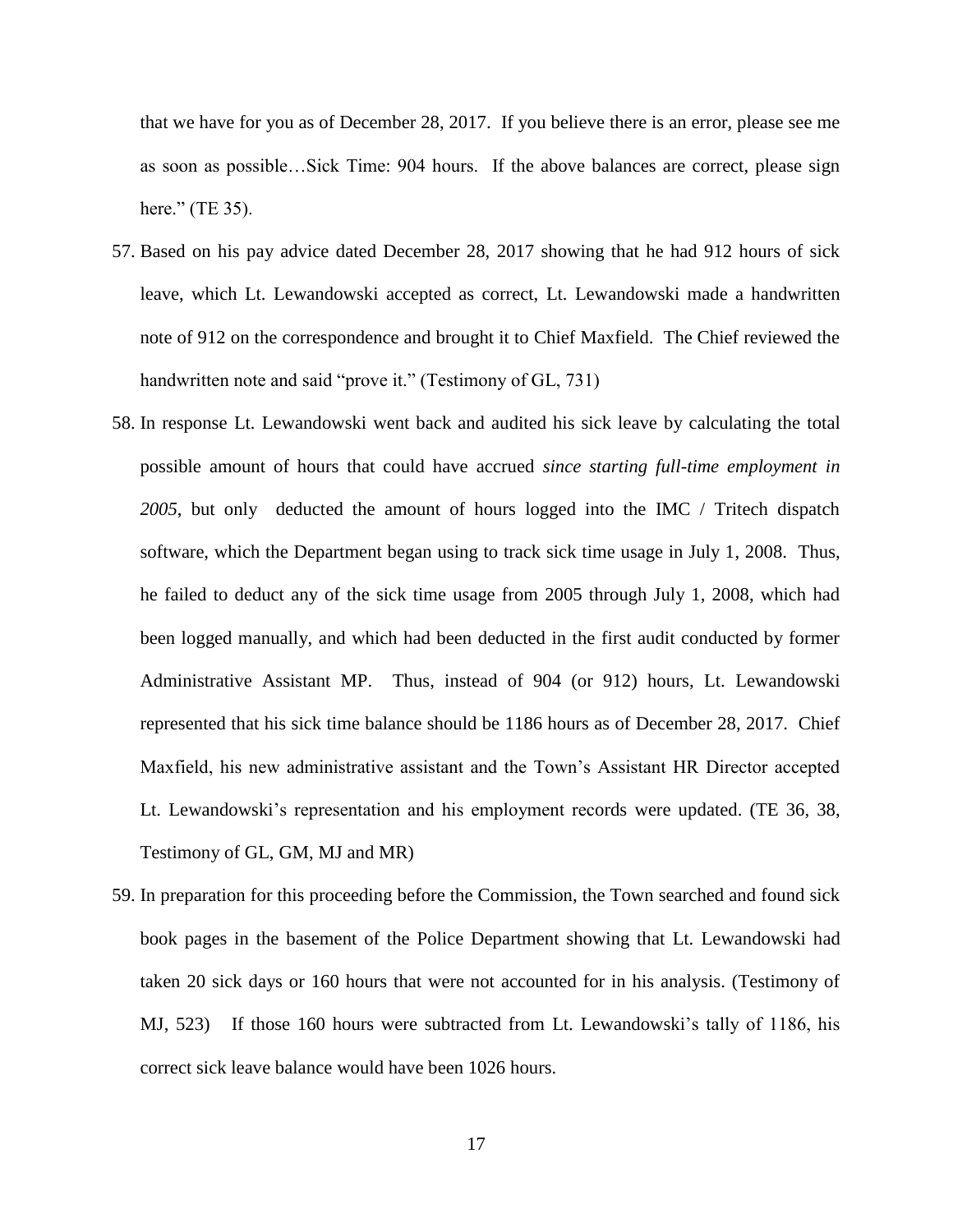60. Although Lt. Lewandowski did his sick leave calculation with the omission of sick leave he had used prior to July 1, 2008, he held other Department employees to the prior audit, which took into account sick leave used prior to July 1, 2008. (Testimony of GL-II, 783). An example was Dispatcher GF to whom Lt. Lewandowski sent a January 8, 2018 notice referring to the October, 2014 audit:

After review, I made a correction of your Sick Time balance from what was in the letter of December 28, 2017. During further reconciliation of time off it was discovered that there were time off sheets that were signed off on in 2014. This gave us a better starting point on which to base current time off calculations. After recalculating the numbers, it showed that your Sick Time balance was different than what was originally thought. Please see the new balances below that are correct as of December 28, 2017. (TE 41).

61. Lt. Lewandowski wrote further to GF that she had 116.25 hours of accrued sick leave as of December 28, 2017, and she signed off on that number. (TE 41). GF had been employed by the Department since September 28, 1990. If Lt. Lewandowski had applied the same calculation method he used for himself--i.e., only considering her sick leave use that had occurred since sick leave began to be entered in the Tritech IMC System July 1, 2008, GF's sick leave balance as of December 28, 2017 would have been 1646.75 hours—1200 hours because of the maximum accumulation. (TE 41; Testimony of GM-II, 403-07).

*Use of 6 Vacation Days that were not recorded in payroll system* 

62. When Pervier was Chief, Lt. Lewandowski would make a written request to the Chief to use a vacation day, usually by email, and the approval would get copied to the Administrative Assistant by the Chief or Lt. Lewandowski so she could enter it into the payroll system. (Testimony of JP- I, 293-94).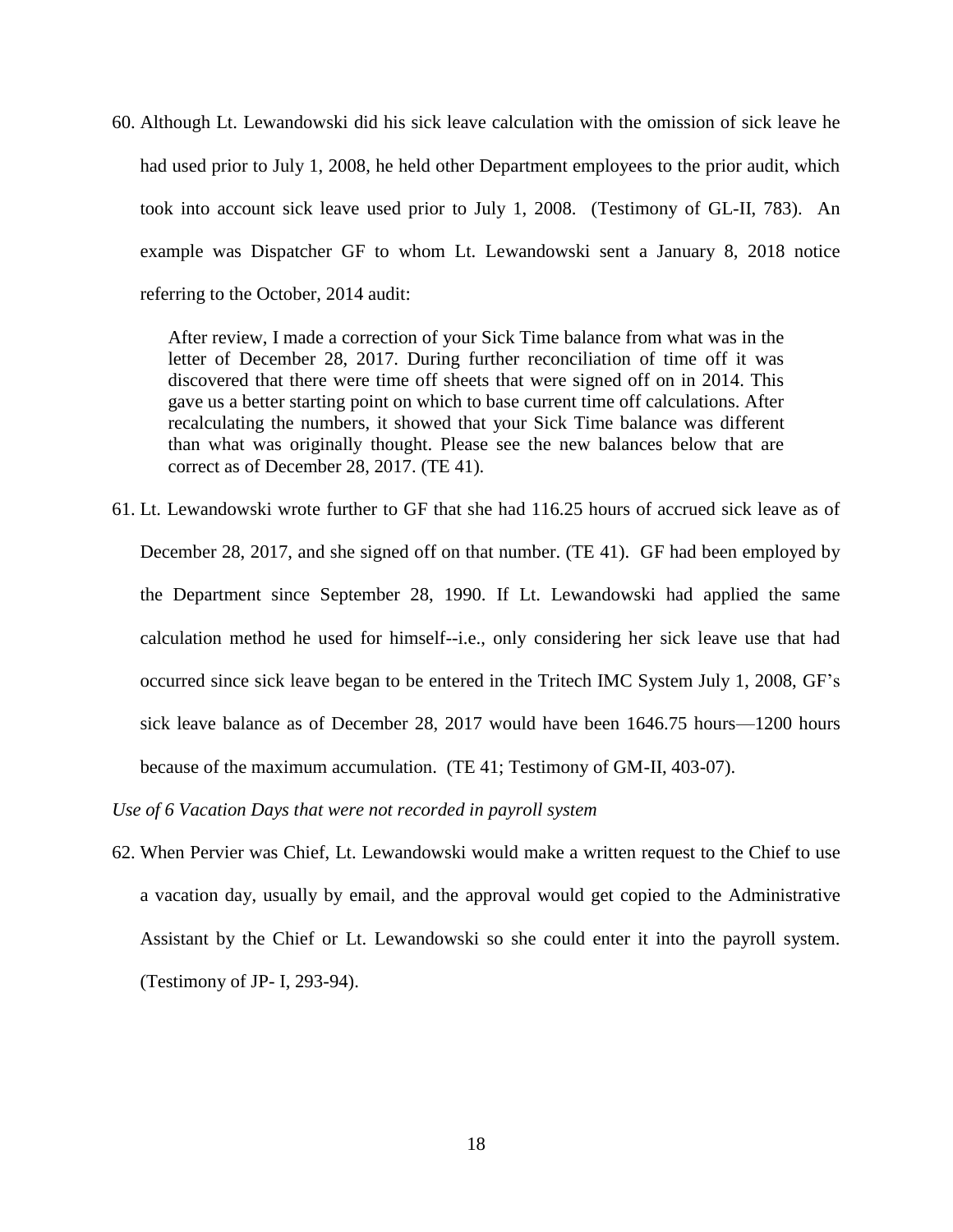- 63. During his nine (9) months as Interim Chief, Charette had Lt. Lewandowski sign the weekly payrolls. Charette would only sign a payroll document if Lt. Lewandowski was not available. (Testimony of DC-I, 112-13; Testimony of GL-II, 812-13, 818).
- 64. In a chain of emails dated May 1, 2017, Lt. Lewandowski told Charette that he had sixteen (16) accrued vacation days and two (2) accrued personal days. He asked the Chief:
	- To be allowed to use 6 (six) of the days on May 5, 19 and 26; June 9, 16 and 30;
	- To be allowed to roll over 5 (five) of the days into the next fiscal year; and
	- For the Town/Department to buy back 7 (seven) days of vacation from him.
- 65. After he asked Ms. Craver whether Town policy allowed an employee to sell back vacation days, and she said no, he denied Lt. Lewandowski's buyback request. Charette approved Lt. Lewandowski's other two (2) requests. (TE 25). (Testimony of DC-I, 164-65).
- 66. Lt. Lewandowski took vacation days on May 5, 19, 26 and June 9, 16 and 30, 2017. Lt. Lewandowski received a paycheck "advice" with each of his paychecks which included the employee's current accrued sick (SPCS), personal (PPCS) and vacation time (VCPS) in hours, as well as the number of hours used during the pay period and in the year to date. Lt. Lewandowski's paycheck advices for the six (6) pay periods that included the six (6) vacation days did not show that he had used any vacation hours. (TE 32).
- 67. Each of the six (6) vacation days was in a separate payroll period. None of the six (6) days were documented in the six (6) separate payrolls. Lt. Lewandowski personally signed five (5) of the payrolls. Charette signed one (1) of the payrolls in Lt. Lewandowski's absence without noticing that Lt. Lewandowski's May 6 vacation day wasn't recorded. (TE 26; TE 166-67).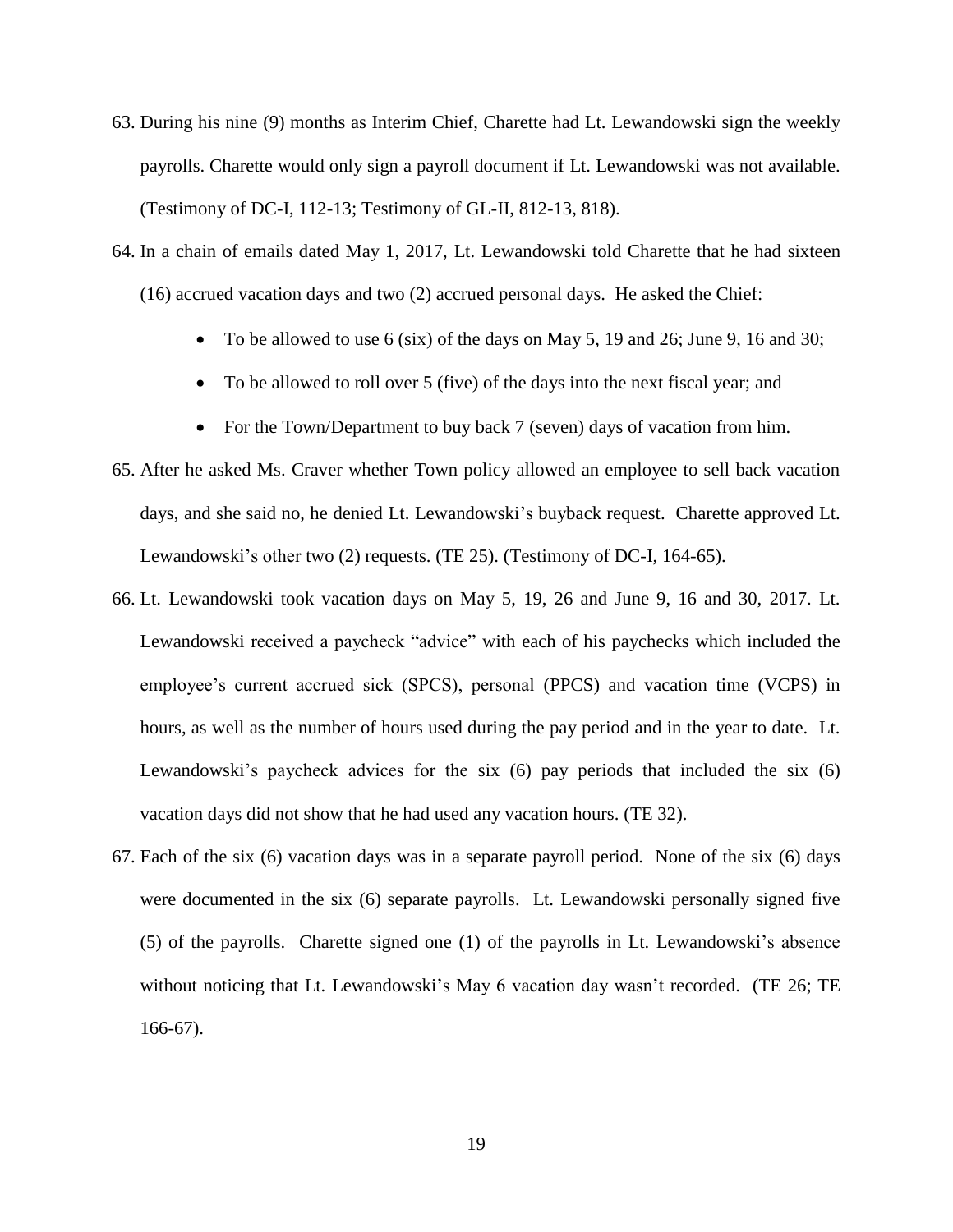- 68. On September  $7<sup>th</sup>$  and  $12<sup>th</sup>$ , 2018, a local appointing authority hearing was held by a hearing officer designated by the Town. (Stipulated Facts)
- 69. Lt. Lewandowski did not testify at the local appointing authority hearing. (Stipulated Fact)
- 70. On October 16, 2018, the Board of Selectmen, serving as the appointing authority, voted to adopt the recommendations of the hearing officer and terminate Lt. Lewandowski from his employment. (Stipulated Fact)
- 71. The termination letter, dated October 17, 2018 states in relevant part:
	- "You accepted a \$200 longevity payment in November 2017 that you knew you had not earned and that the Town had paid by mistake.
	- Instead of taking steps to correct the error in Town records that had your hire date as July 15, 2002 – not September 27, 2005 – for purposes of benefit accruals, you took advantage of it to obtain an extra week of vacation you had not earned.
	- You took six (6) days of vacation in May and June 2017 and did not deduct it from your accrued vacation, including on payrolls that you signed.
	- The evidence shows that you purposefully inflated your accrued sick leave by at least 240 hours in Department records.
	- After being warned under threat of dismissal to tell the truth in Chief Maxfield's investigation, you failed to tell the truth when you claimed that former Chief James Pervier told you that you would receive Charlton service credit toward longevity for your prior employment with the Millville Police Department."

The last page of the termination letter states in part: "... [Y] ou chose to engage in a pattern of deception and outright lying with the goal of securing benefits to which you were not entitled. While you only pocketed \$200, that alone would justify your dismissal. The vacation and sick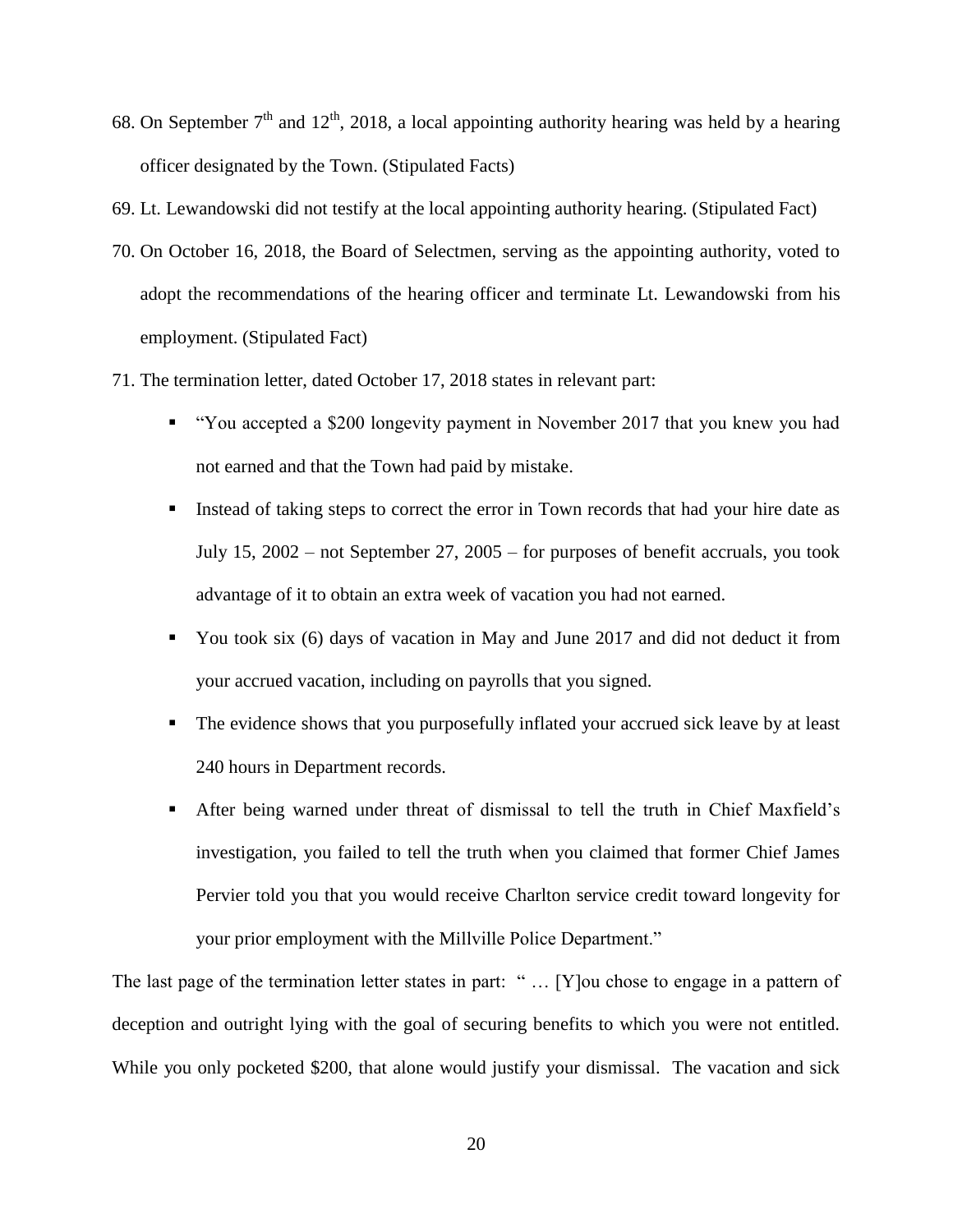leave benefits that you were caught attempting to obtain were worth thousands of dollars. And

you lied in the investigation." (TE 1)

*Applicable Law*

G.L. c. 31, § 43 provides:

"If the commission by a preponderance of the evidence determines that there was just cause for an action taken against [a tenured civil service employee] … it shall affirm the action of the appointing authority, otherwise it shall reverse such action and the person concerned shall be returned to his position without loss of compensation or other rights; provided, however, if the employee by a preponderance of the evidence establishes that said action was based upon harmful error in the application of the appointing authority's procedure, an error of law, or upon any factor or conduct on the part of the employee not reasonably related to the fitness of the employee to perform in his position, said action shall not be sustained, and the person shall be returned to his position without loss of compensation or other rights. The commission may also modify any penalty imposed by the appointing authority."

An action is "justified" if it is "done upon adequate reasons sufficiently supported by credible evidence, when weighed by an unprejudiced mind; guided by common sense and by correct rules of law." Commissioners of Civil Service v. Municipal Ct. of Boston, 359 Mass. 211, 214 (1971). *See also* Cambridge v. Civil Service Comm'n, 43 Mass.App.Ct. 300, 304 (1997); Selectmen of Wakefield v. Judge of First Dist. Ct., 262 Mass. 477, 482 (1928). The Commission determines justification for discipline by inquiring, "whether the employee has been guilty of substantial misconduct which adversely affects the public interest by impairing the efficiency of public service." School Comm. v. Civil Service Comm'n, 43 Mass.App.Ct. 486, 488 (1997). See also Murray v. Second Dist. Ct., 389 Mass. 508, 514 (1983).

 The Appointing Authority's burden of proof by a preponderance of the evidence is satisfied "if it is made to appear more likely or probable in the sense that actual belief in its truth, derived from the evidence, exists in the mind or minds of the tribunal notwithstanding any doubts that may still linger there." Tucker v. Pearlstein, 334 Mass. 33, 35-36 (1956).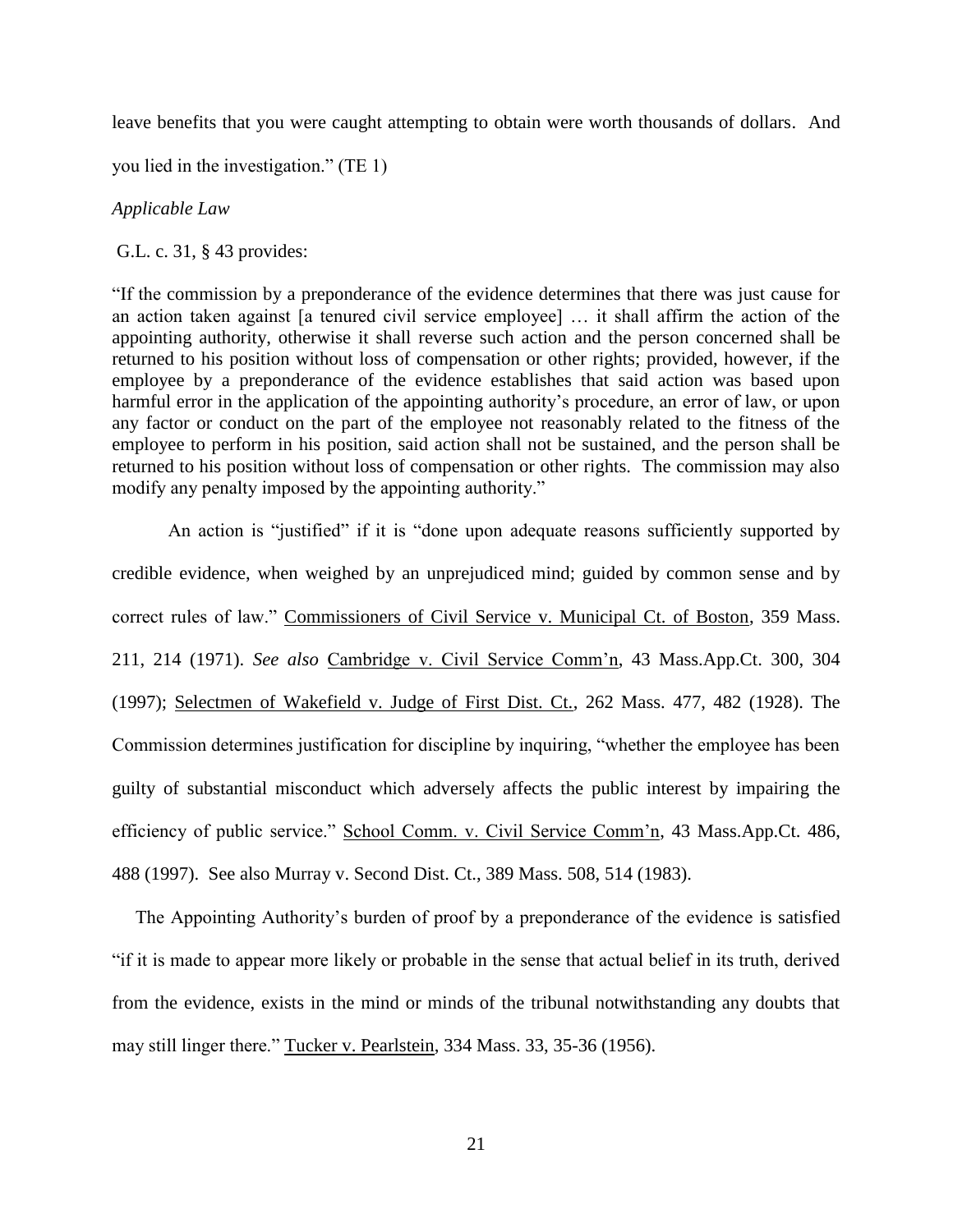Under section 43, the Commission is required "to conduct a de novo hearing for the purpose of finding the facts anew." Falmouth v. Civil Service Comm'n, 447 Mass. 814, 823 (2006) and cases cited. However, "[t]he commission's task.. .is not to be accomplished on a wholly blank slate. After making its de novo findings of fact, the commission does not act without regard to the previous decision of the [appointing authority], but rather decides whether 'there was reasonable justification for the action taken by the appointing authority in the circumstances found by the commission to have existed when the appointing authority made its decision'," which may include an adverse inference against a complainant who fails to testify at the hearing before the appointing authority" Id., quoting internally from Watertown v. Arria, 16 Mass.App.Ct. 331, 334 (1983) and cases cited.

 By virtue of the powers conferred by their office, police officers are held to a high standard of conduct. "Police officers are not drafted into public service; rather, they compete for their positions. In accepting employment by the public, they implicitly agree that they will not engage in conduct which calls into question, their ability and fitness to perform their official responsibilities." Police Commissioner of Boston v. Civil Service Commission, 22 Mass.App.Ct. 364, 371 (1986).

#### *Parties' Arguments*

 In its post-hearing brief, the Town argues that the preponderance of the evidence supports each of the charges against Lt. Lewandowski; that the Commission should draw an adverse inference against Lt. Lewandowski for not testifying at the local hearing; and that, given the serious nature of the charges, including untruthfulness, termination was the appropriate level of discipline to be imposed here.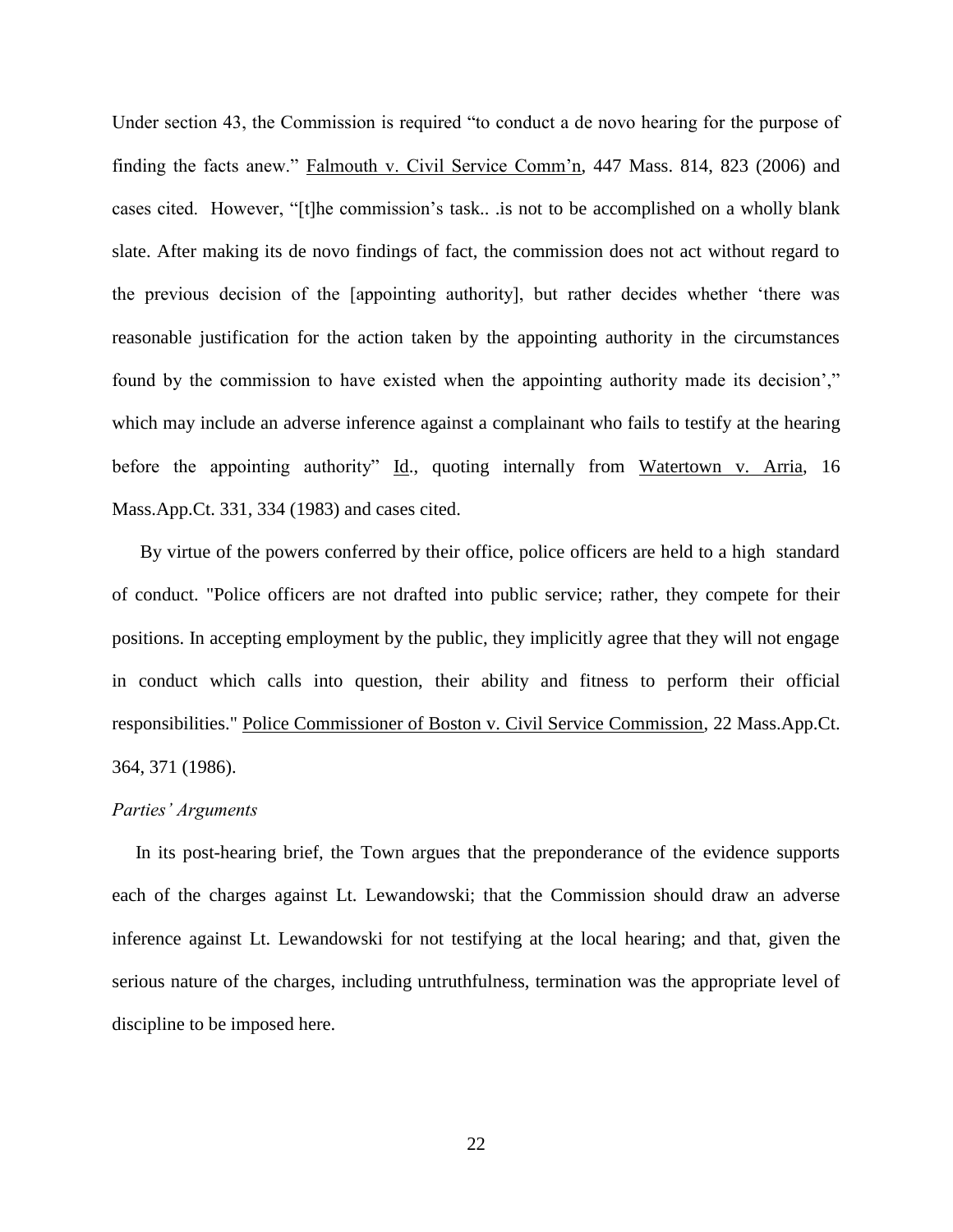In his post-hearing brief, Lt. Lewandowski argues that the longevity issue that led to the investigation and his ultimate termination was the product of unfair and disparate treatment among similarly situated employees; the investigation into peripheral matters and the findings were erroneous and merely a pretext to support a termination decision; and that Lt. Lewandowski has committed no wrongdoing.

## *Analysis*

 I carefully considered all of the witnesses' testimony throughout the three days of hearing conducted at the Charlton Library. I reviewed the testimony again by reading the transcripts. I reviewed all of the exhibits, the stipulated facts and the post-hearing briefs submitted by the parties. To ensure clarity, I have not overlooked any of the witness testimony, proposed findings or arguments. In those instances where I did not include all or parts of the testimony of a witness in my findings, I did so not by omission, but rather, because I did not find the testimony relevant and/or I did not credit that portion of his/her testimony.

 First, the evidence does not show that the investigation into Lt. Lewandowski was a pretext to bring about his termination. The investigation began based on a legitimate inquiry that arose when Chief Maxfield, as he was preparing to submit his first budget proposal as Police Chief, became aware that Lt. Lewandowski had received a longevity payment of \$200 in July 2017. This piqued Chief Maxfield's interest for two reasons. First, Chief Maxfield was not aware that, even prior to the Town Meeting vote in October 2017, the Police Chief and Lieutenant (non-CBA employees) were receiving longevity payments. Second, even if there was such a past practice, Chief Maxfield didn't understand why Lt. Lewandowski would have received a second \$200 payment in November 2017. Thus, he took the reasonable step of asking Lt. Lewandowski to provide an explanation. When Lt. Lewandowski replied with a partially non-responsive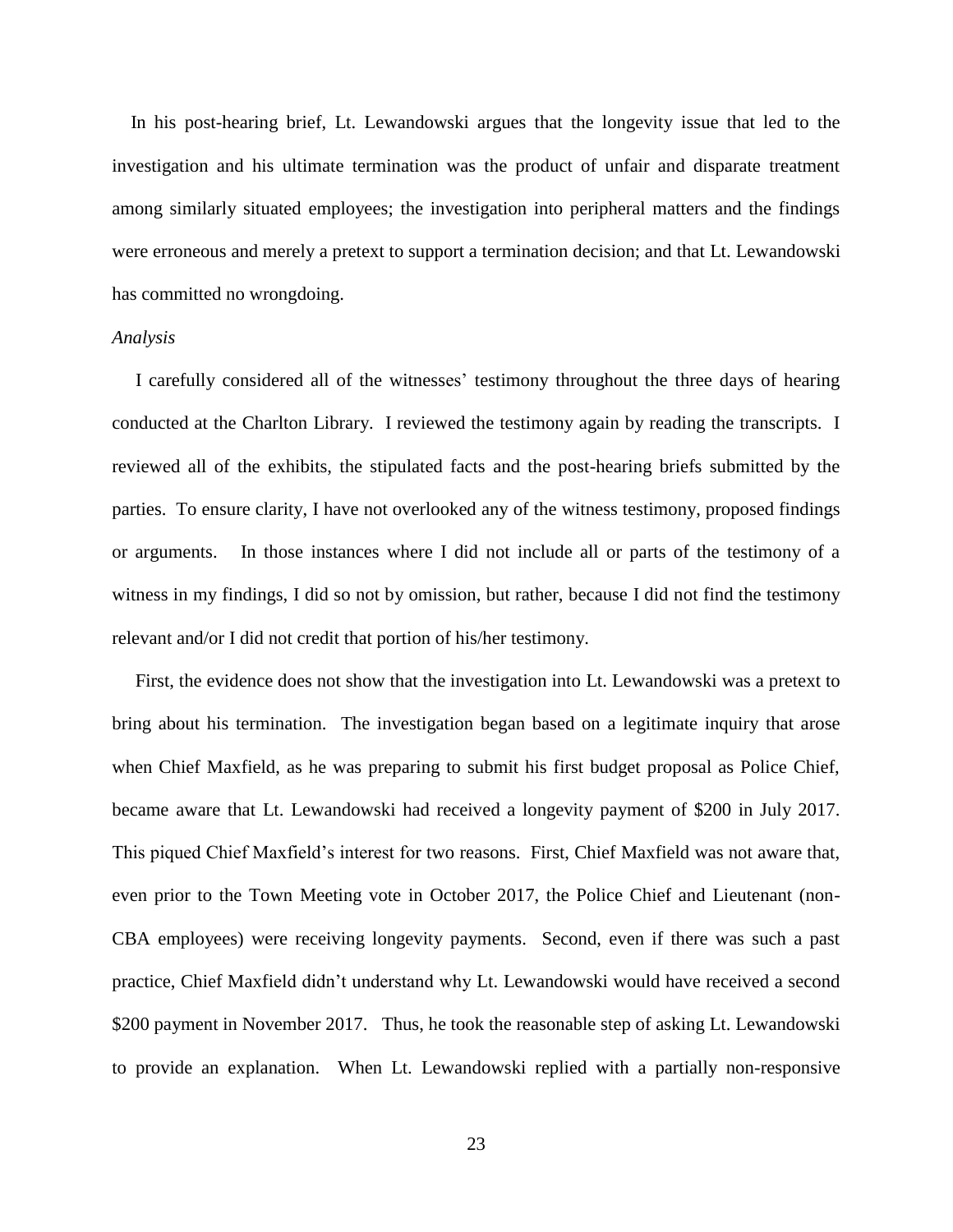reference to anniversary dates, Chief Maxfield asked him to put his reply in writing. Rather than providing clarity, the written response by Lt. Lewandowski raised even further questions which justified, if not compelled, the Chief's decision to inquire further, and, ultimately, conduct a full investigation regarding all issues related to longevity payments, sick time accrual and usage of vacation time.

 I did consider Lt. Lewandowski's testimony that Chief Maxfield may have had a personal animus against him based on an incident over a decade ago when Chief Maxfield, then a police sergeant, was apparently encouraging auxiliary police officers not to work paid details in a show of solidarity with the police union. Apparently, Lt. Lewandowski may have provided information to the Police Chief at the time regarding Maxfield's actions. Even if true, I don't believe that this incident, which occurred over a decade ago, was a factor in Chief Maxfield's decision to conduct an investigation regarding the matters related to the instant appeal. Rather, based on the testimony of both Lt. Lewandowski and Maxfield, the two men appeared to have at least a cordial, working relationship when Maxfield was first promoted to Police Chief.

 I also considered Lt. Lewandowski's argument that Ms. Craver targeted him for termination. As discussed in more detail below, there are indeed multiple examples of how, in regard to some of the individual charges (i.e. – the longevity payment), Ms. Craver seemed to inexplicably give certain other employees, including the Police Chief, the benefit of the doubt about their actions or inactions regarding similar circumstances, while simultaneously concluding that Lt. Lewandowski was acting in bad faith. Importantly, however, as laid out in the findings and discussed further below, there were multiple allegations against Lt. Lewandowski, most of which came about and/or were compounded by Lt. Lewandowski's then-ongoing statements and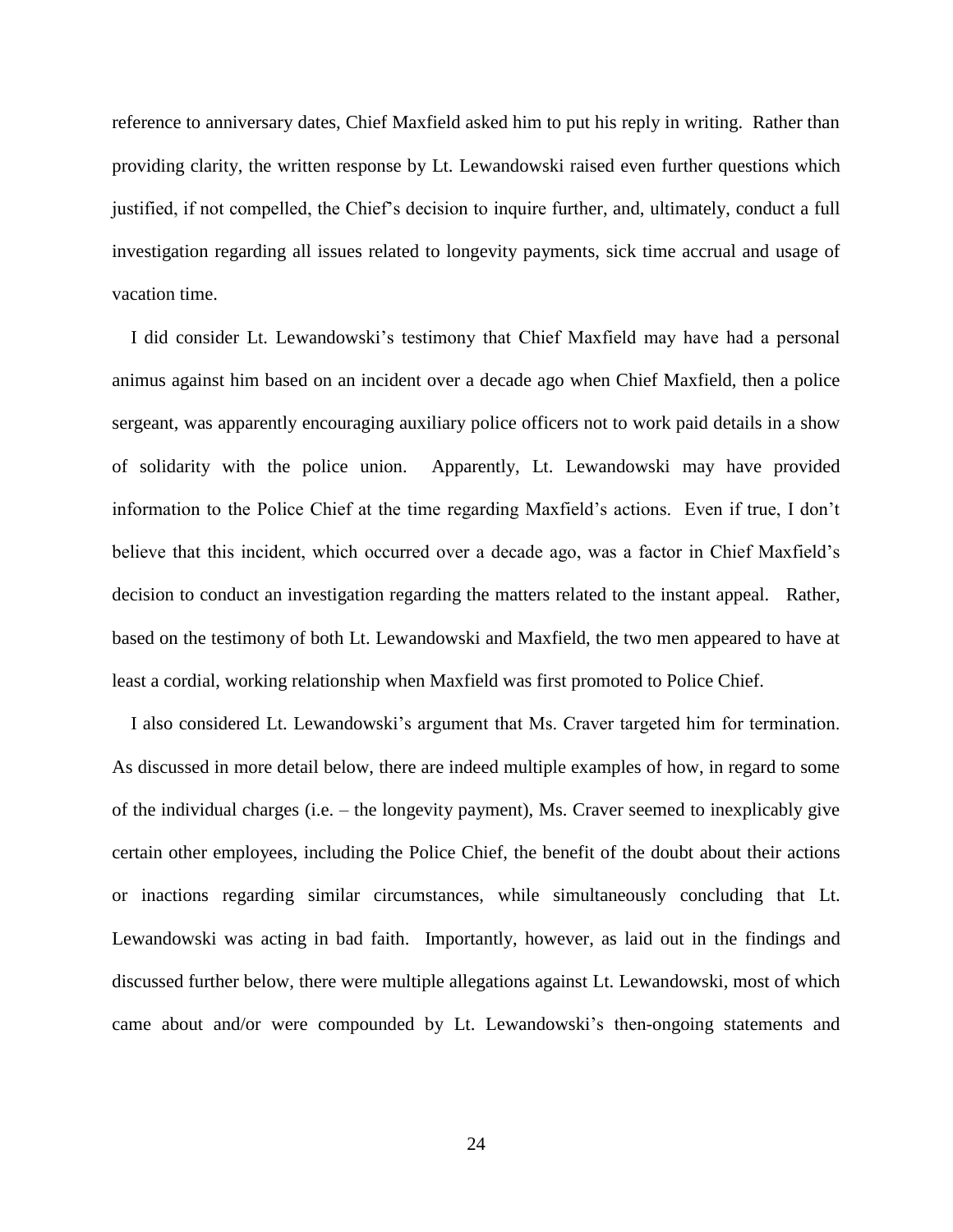actions. Ms. Craver would have been negligent in her duties if she did not authorize and/or encourage an investigation into the multi-faceted unfolding allegations.

 Having determined that the investigation was not a pretext to terminate Lt. Lewandowski, I turn to the issue of whether the Town has proven, by a preponderance of the evidence, that Lt. Lewandowski engaged in misconduct which warrants discipline. I address the charges in the same order in which they are referenced in the findings.

## *Longevity payment*

 Multiple Town employees received erroneous longevity payments including, but not limited to, Chief Maxfield when he was serving as a sergeant. On July 1, 2017, then-Sergeant Maxfield erroneously received a \$1,000 longevity payment when he was only due \$400. Based on his own testimony, he questioned, at the time, whether the payment was made in error. Yet, he failed to inform the Police Chief at the time, the Town Administrator, or any other Town official about this overpayment or, at a minimum, his question regarding whether the payment was made in error.

 The issue of erroneous payments continued when Town Meeting, in October 2017, voted to provide longevity payments to non-CBA personnel. To implement this new benefit, the Town Administrator delegated the task to the HR Director. The HR Director then delegated the task to the Assistant Human Resources Director, providing no guidance or oversight. The resulting errors were inevitable. One of those errors involved Lt. Lewandowski who received a second longevity payment of \$200 in October 2017. Even if the  $7/15/02$  auxiliary start date applied and even if the time worked in Milbury was counted; and even if the employment did not need to be continuous, Lt. Lewandowski would still have only been eligible for a total payment of \$200. The payment of an additional \$200, for a total of \$400, was an error. Like Chief Maxfield,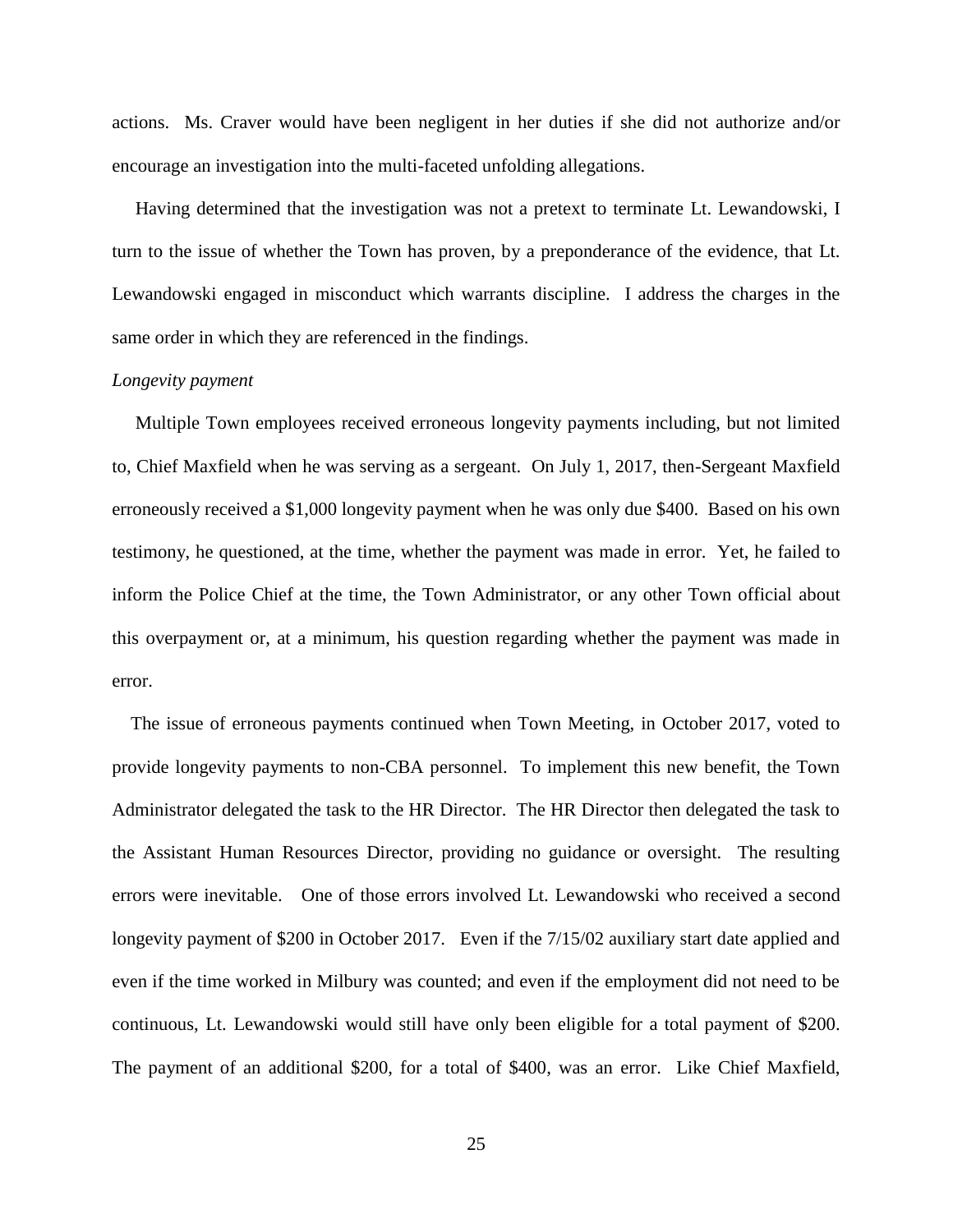however, when he was a sergeant, Lt. Lewandowski took no action to correct this error when it appeared in his pay invoice. The Town went to painstaking efforts, both during the hearing and in its post-hearing brief to distinguish the two circumstances up to that point. In short, the Town argues that Chief Maxfield did not know that the \$1,000 payment he received in July 2017 was an overpayment of \$600, while Lt. Lewandowski did know that the payment he received in October 2017 was an overpayment of \$200. This argument is not supported by the record. As referenced above, Chief Maxfield knew that he had received an overpayment of \$600, or, at a minimum, questioned whether it was an error, but did not alert Town officials.

 What occurred next, however, did distinguish what occurred with Chief Maxfield from Lt. Lewandowski. Chief Maxfield, at the time he received the overpayment, was not asked for an explanation regarding the overpayment he received. In short, the error went unnoticed by Town officials at the time. The erroneous payment made to Lt. Lewandowski, however, was noticed when the Chief's new administrative assistant was reviewing accounts in preparation for the following year's budget submission. Ironically, it was Chief Maxfield who asked Lt. Lewandowski to explain why he (Lt. Lewandowski) had received his overpayment. I listened carefully to Lt. Lewandowski's testimony and reviewed his written responses to determine if he could offer a credible explanation as to why the second \$200 payment was not an error and, if not, why he didn't notify Town officials of the error. He could not. If Lt. Lewandowski had simply acknowledged, at the time, that he, like others, had failed to notify Town officials of the overpayment, the matter likely would have been closed. Instead, he offered non-responsive and vague answers that appeared designed to obfuscate and confuse those individuals, including the Police Chief, who were looking for a valid explanation.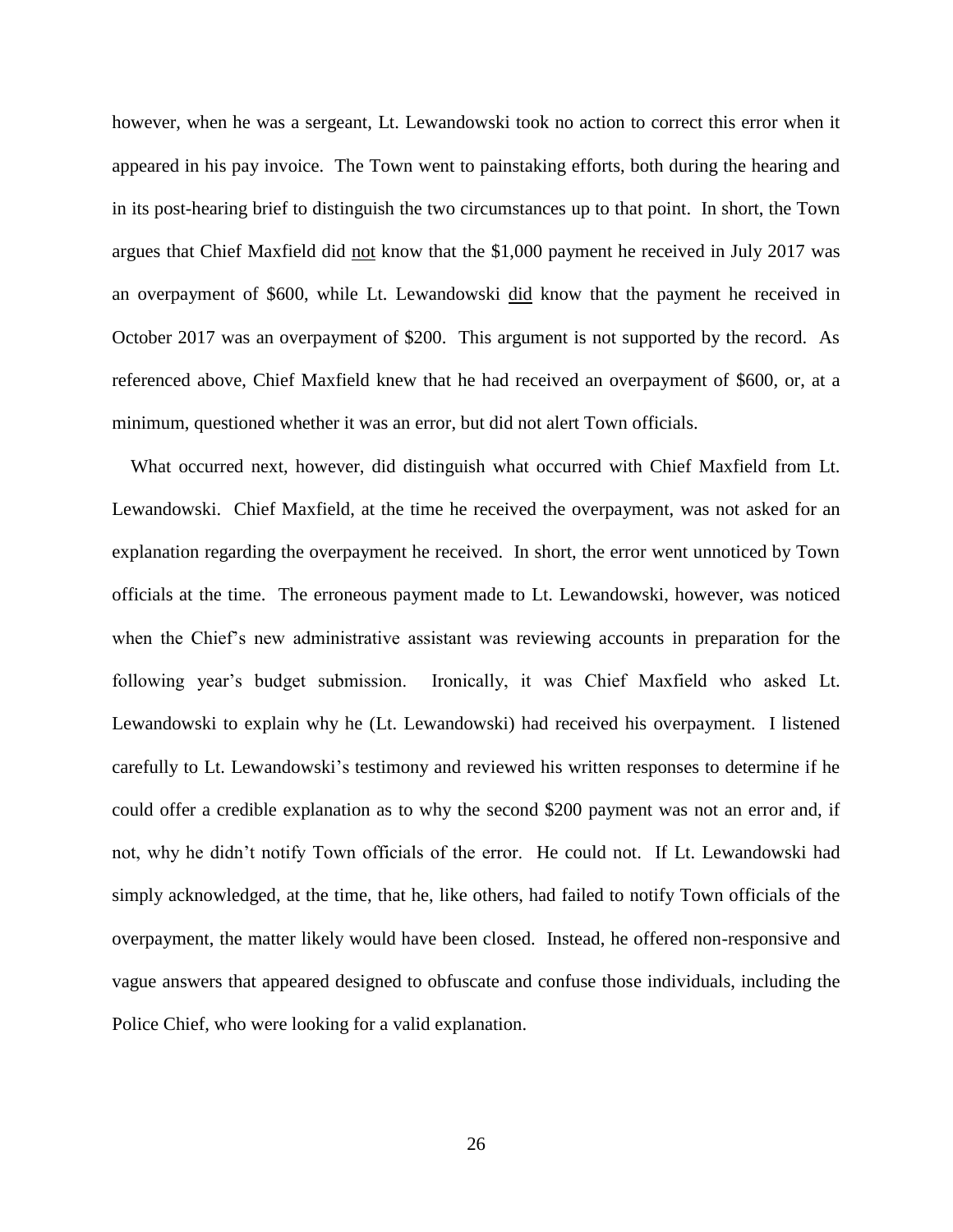The Town's termination letter to Lt. Lewandowski, referring to the longevity payment, states in part: "While you only pocketed \$200, that alone would justify your dismissal." Given the glaring disparity regarding how the Town handled the overpayment received by Lt. Lewandowski as opposed to others, including Chief Maxfield, this would not, standing alone, justify Lt. Lewandowski's termination, even when taking into account his non-responsive and vague answers.

 Unfortunately for Lt. Lewandowski, however, he (Lt. Lewandowski) subsequently took further actions which called into question his honesty, as discussed below.

## *Additional Week of Vacation*

 As referenced above, the Assistant HR Director, when calculating the longevity payment, listed 7/15/02 as Lt. Lewandowski's date of hire with the Town, as opposed to 9/27/05, when he was appointed as a full-time police officer. Lt. Lewandowski knew the difference between the two dates and he knew that his employment as an auxiliary police officer with the Town ended on December 11, 2003. Knowing that he only had twelve years of continuous service toward vacation credit, he asked the Assistant HR Director to credit him with an additional week of vacation time. Even if I were to accept Lt. Lewandowski's argument, which I don't, that he thought he did qualify for the additional vacation credit, he still made an untruthful statement to the Police Chief. When Chief Maxfield, prior to signing off on the additional week of vacation, expressly asked him whether he had been with the CPD for fifteen (15) years, Lt. Lewandowski answered "Yes" when he knew the answer was "No."

### *Sick Leave Audit*

 The most troubling actions and statements by Lt. Lewandowski related to the sick leave audit. The sequence of events is laid out in the findings. Similar to how the new personnel bylaw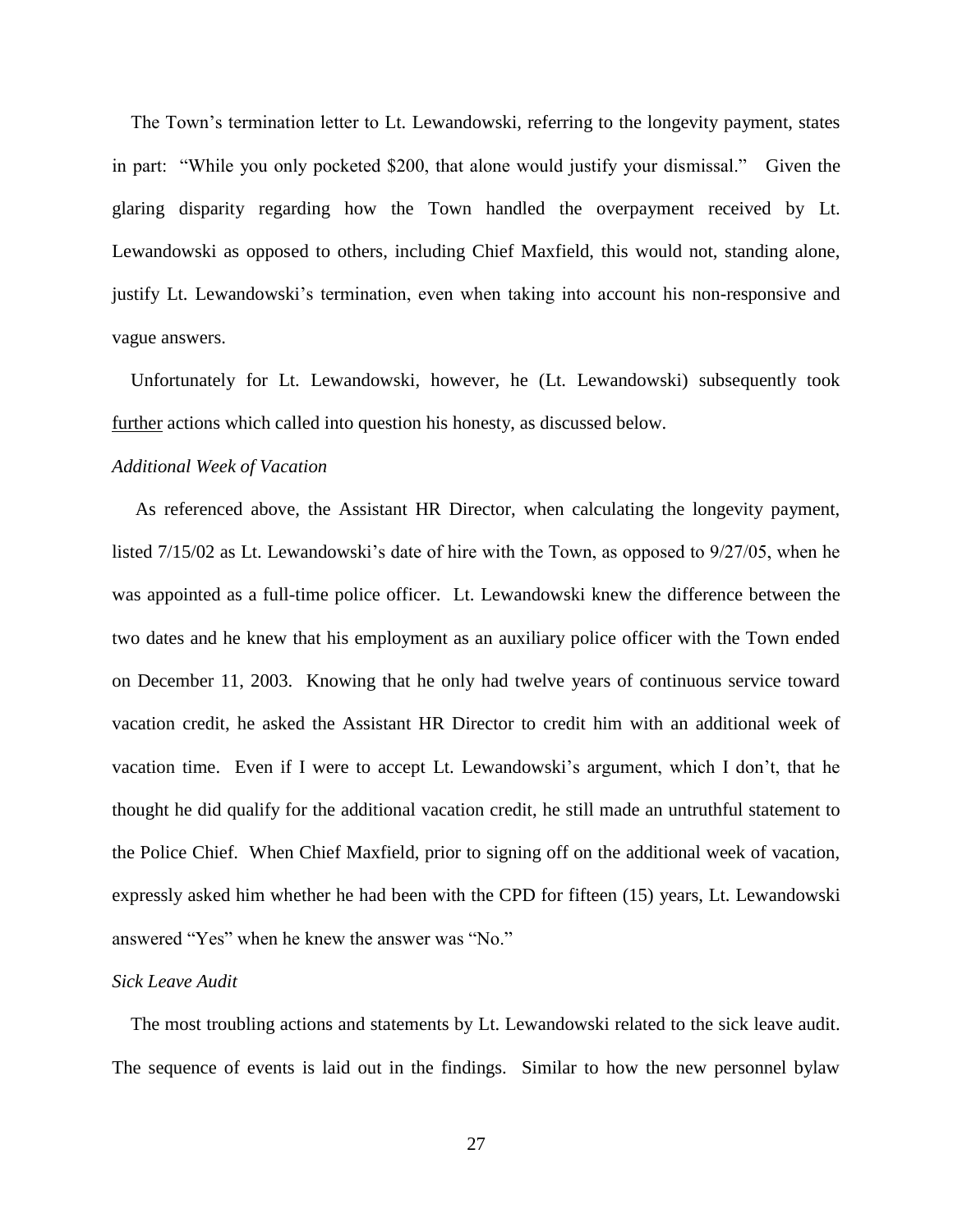regarding longevity payment was implemented, much of the heavy lifting regarding sick time audits was relegated to administrative staff. In this case, MP, the former administrative assistant in the Police Department, appeared to conduct a fairly comprehensive sick time audit, in which she examined all time accrued and all time used, including sick time usage that was only recorded manually in a book, prior to the Town's moving to computerized tracking in 2008.

 Using those audit figures as a starting point, the new administrative assistant, under the new Police Chief, provided all police department employees with an updated sick time balance and asked each employee to verify its accuracy. Remarkably, Lt. Lewandowski, who had never questioned the conclusions of the prior audit, went back and conducted an audit of his own time from his date of hire, *failing to deduct any sick time usage between 2005 and 2008 that was entered manually* prior to the process being computerized. Whether this falsely inflated his sick time by 160 or 274 hours is irrelevant. Lt. Lewandowski knew the inflated number could not be correct as it did not account for any of his sick time usage between the relevant time periods between 2005 and 2008. The upward adjustment to his sick time balance by the Town was based solely on Lt. Lewandowski's misrepresentation.

As this appeal can be decided based on the above, I need not address whether Lt. Lewandowski misrepresented what former Chief Pervier explicitly told him about his benefits as opposed to what Lt. Lewandowski inferred from that discussion. Nor do I need to address whether Lt. Lewandowski should have noticed that six vacation days he took over six different weeks were not deducted from his accrued time.

 There is a disconnect between the person who appeared before me throughout the three days of hearing and the proven charges of untruthfulness here. The Appellant is someone who has worked hard his entire life, including obtaining two masters' degrees. He has dedicated himself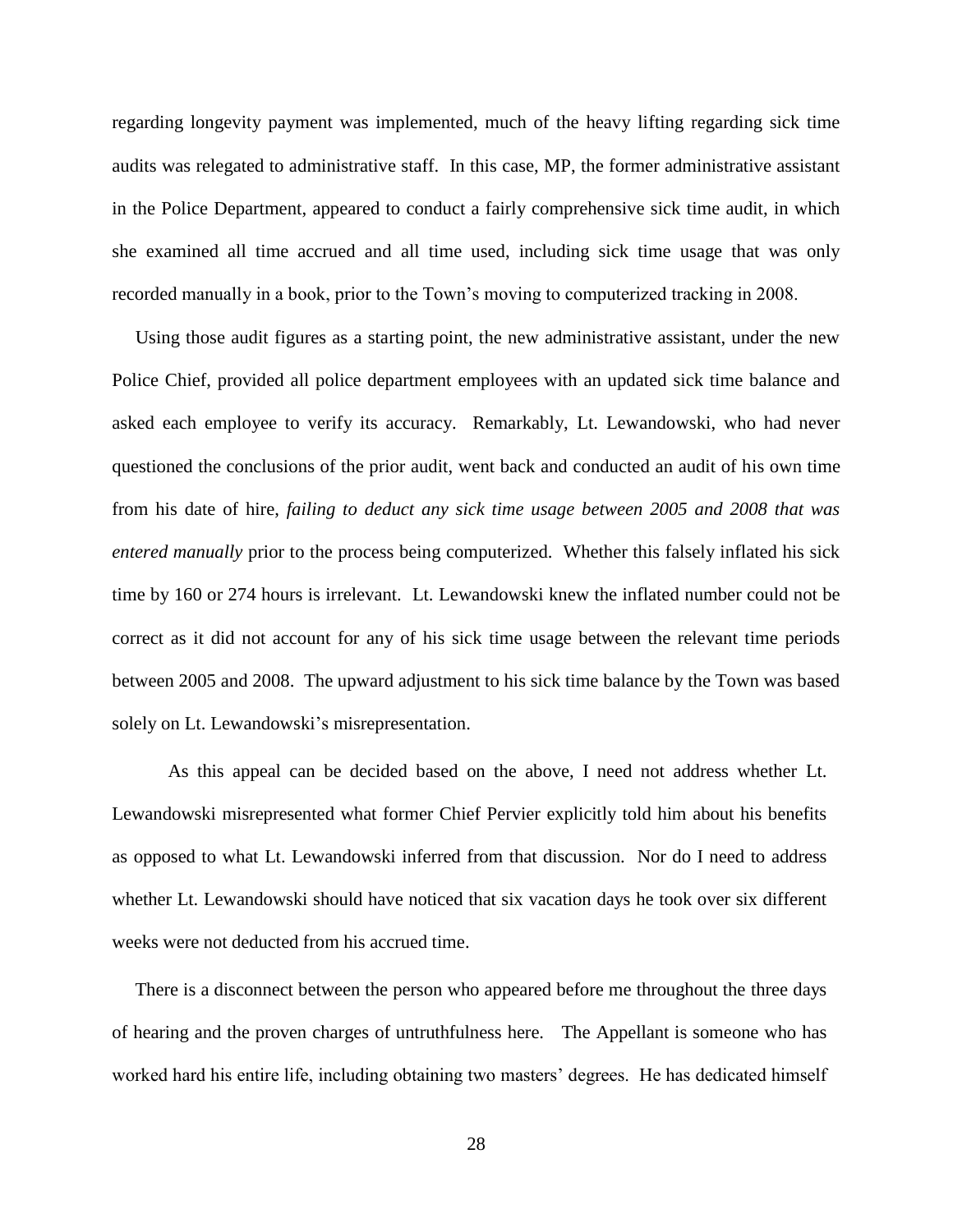to public service in his community; is proud of his family; and clearly enjoyed his job as second-in-command of the Town's Police Department. In that context, what happened here is tragic.

 Rather than acknowledging that he received a second \$200 longevity payment in error, Lt. Lewandowski inexplicably opted for obfuscation over candor. He then made matters (much) worse for himself by knowingly using the same erroneous information that partly caused the overpayment to increase his vacation accrual from four to five weeks before such credit was due to him. When expressly asked by the Town's Police Chief if he had been with the Charlton Police Department for fifteen years, he said "yes". The truthful answer was "no". Then, he did an audit of his own sick time and knowingly inflated his sick time balance by failing to deduct sick time usage that was recorded manually between 2005 and 2008.

 The Appellant couldn't offer a credible explanation for his actions. Perhaps the Appellant was trying to bolster his vacation and sick time balances because he was no longer eligible for a series of administrative days granted to him by the former Chief. Perhaps his actions were simply a brief error in judgment for a person whose personal and professional life appears to have been conducted in an otherwise exemplary manner. Had that error in judgment been limited to one instance, such as the \$200 longevity payment, my conclusion would have been far different here. However, as referenced above, the Appellant was untruthful regarding multiple matters, including the above-referenced effort to increase his accrued vacation time and the erroneous inflation of his sick time balances. Taken together, those multiple instances of proven untruthfulness constitute substantial misconduct adverse to the public interest that provide just cause for the Town's decision to discipline him.

Having determined that Lt. Lewandowski did engage in the alleged misconduct, I must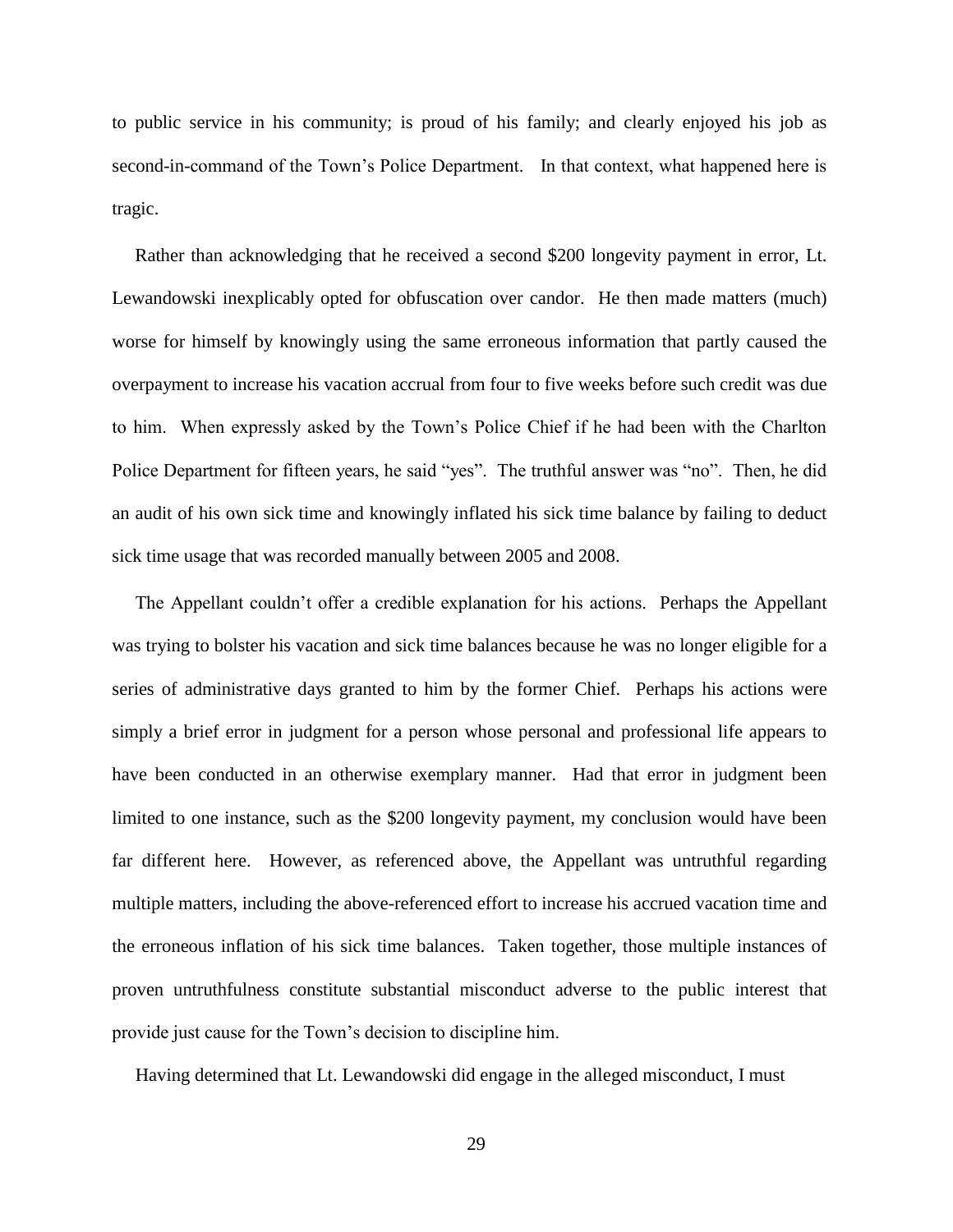determine whether the level of discipline (termination) was warranted.

As stated by the SJC in Falmouth v. Civ. Serv. Comm'n, 447 Mass. 814, 823-825 (2006):

 "After making its de novo findings of fact, the commission must pass judgment on the penalty imposed by the appointing authority, a role to which the statute speaks directly. G.L. c. [31], s. § 43 ('The commission may also modify any penalty imposed by the appointing authority.') Here the commission does not act without regard to the previous decision of the [appointing authority], but rather decides whether 'there was reasonable justification for the action taken by the appointing authority in the circumstances found by the commission to have existed when the appointing authority made its decision." Id. citing Watertown v. Arria,16 Mass.App.Ct. 331, 334 (1983).

"Such authority to review and amend the penalties of the many disparate appointing authorities subject to its jurisdiction inherently promotes the principle of uniformity and the 'equitable treatment of similarly situated individuals.' citing Police Comm'r of Boston v. Civ. Serv. Comm'n, 39 Mass.App.Ct. 594, 600 (1996). However, in promoting these principles, the commission cannot detach itself from the underlying purpose of the civil service system— 'to guard against political considerations, favoritism and bias in governmental employment decisions." Id. (citations omitted).

--

"Unless the commission's findings of fact differ significantly from those reported by the town or interpret the relevant law in a substantially different way, the absence of political considerations, favoritism or bias would warrant essentially the same penalty. The commission is not free to modify the penalty imposed by the town on the basis of essentially similar fact finding without an adequate explanation." Id. at 572. (citations omitted).

 My findings do not differ significantly from the Town as I have found that the Appellant was untruthful on multiple occasions. As discussed above, I do not believe the investigation here was a pretext to bring about the Appellant's termination. Further, I don't believe the final decision to terminate the Appellant was based on any personal or political bias. Finally, although there is evidence that the Town treated other similarly situated individuals differently from the Appellant regarding receipt of the longevity payment, the record does not show that